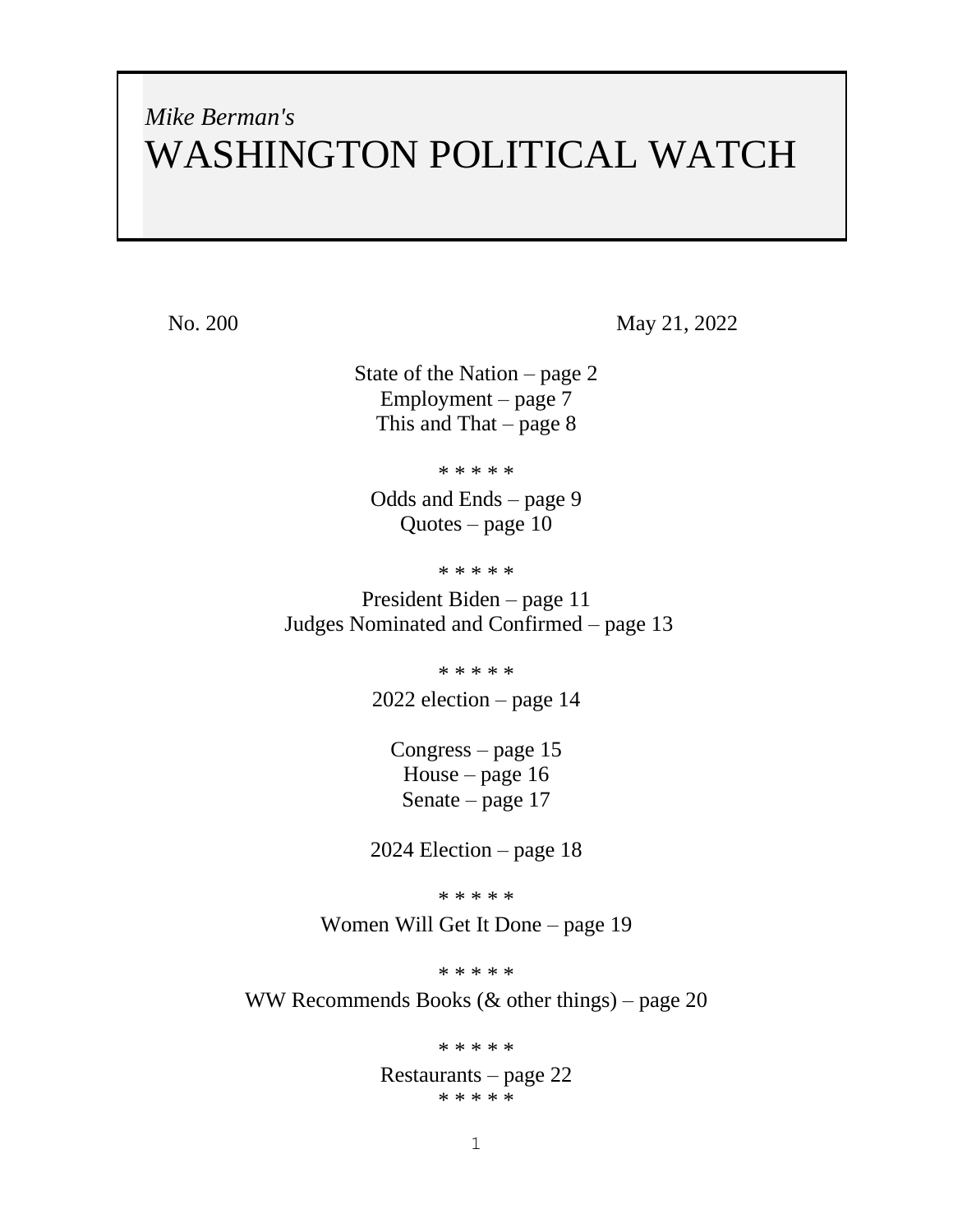\* Any statements in this issue of the Watch which are not sourced are mine and identified by "WW".

Note: I have no record as to when the first issue of the Washington Watch was published. It was then called the Kirkpatrick and Lockhart's Washington Watch, named after the law firm of which I was a part at the time. For some reason, I retained a copy of issue #4. It was published on July 27, 1987.

Beginning in 1998, WW began writing about restaurants. These are not typical restaurant reviews because they describe the food eaten but do not comment on the quality of the food. But if the food is not good, the restaurant is not reviewed. And whenever possible they include a review of the restrooms.

Through this current issue, #200, 407 restaurants will have been reviewed in 57 cities (plus 1 airport and 1 railway station), 21 states, and 7 countries.

### \* \* \* \* \*

## **State of the Nation**

27% of registered voters say the country is headed in the right direction. 62% of registered voters say the country is on the wrong track.

|              | Right track | Wrong track          |  |
|--------------|-------------|----------------------|--|
| Male         | 30%         | 60%                  |  |
| Female       | 22%         | 63%                  |  |
| Democrats    | 50%         | 37%                  |  |
| Republicans  | 10%         | 86%                  |  |
| Independents | 18%         | 71%                  |  |
| Urban        | 37%         | 52%                  |  |
| Suburban     | 22%         | 62%                  |  |
| Rural        | 19%         | 71%                  |  |
|              |             | [Econ/YouGov 5/3/22] |  |

16% of registered voters say the country is headed in the right direction. 75% of registered voters say the country is on the wrong track. [NBCNews survey, 5/10/22]

#### \* \* \* \* \*

The length of time that it took for the current Supreme Court Justices and Ketanji Brown Jackson (who will be seated after the court adjourns for the year) to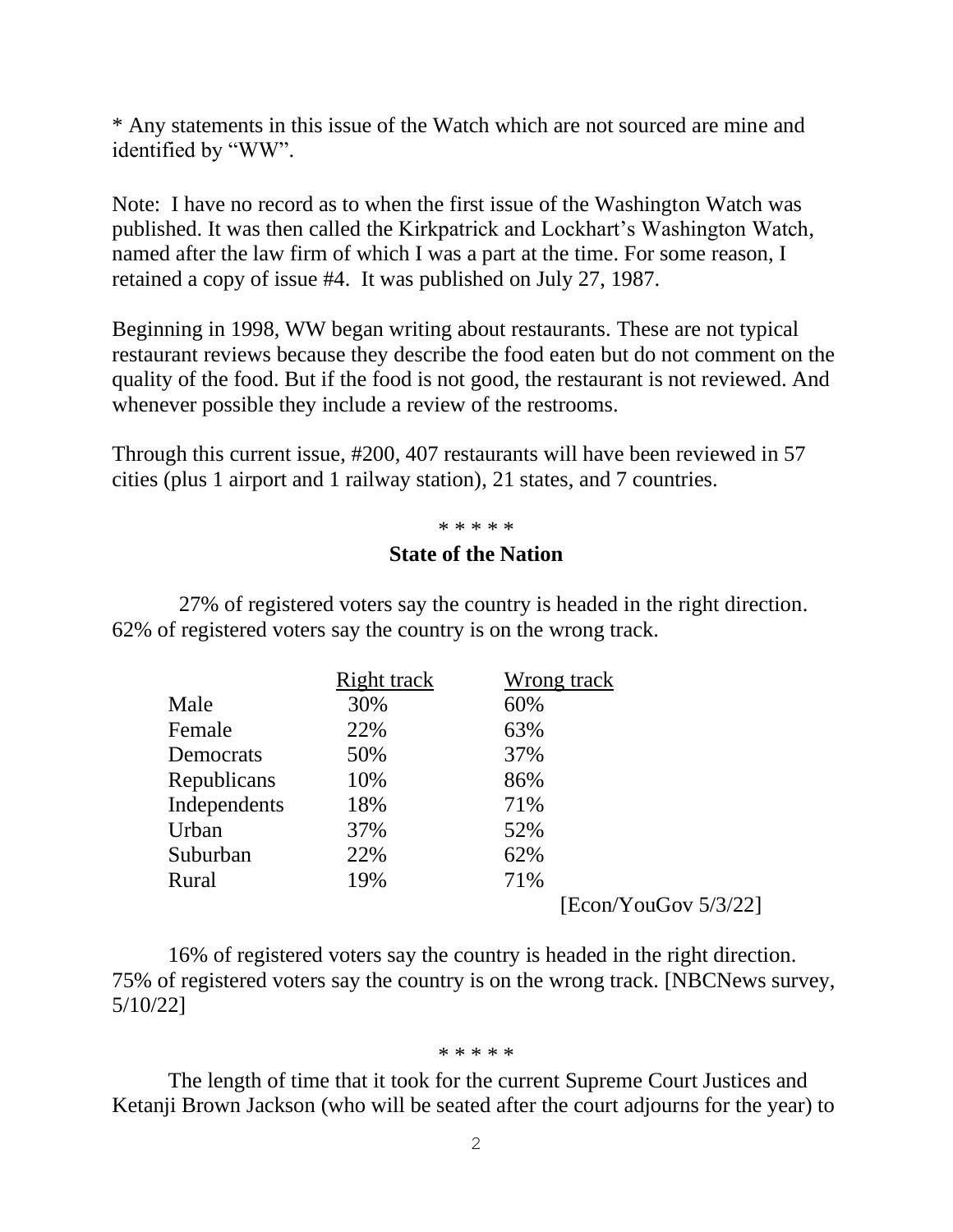be confirmed, from the day they were nominated by the president to the day they were confirmed by the U.S. Senate, ranged from 99 days to 27 days. We have no data on the number of hours of questioning for Kagan and Sotomayor.

|                          | Nomination to | Hours spent being questioned |
|--------------------------|---------------|------------------------------|
|                          | Confirmation  | during Senate Judiciary hear |
| <b>Clarence Thomas</b>   | 99 days       | 25 hours                     |
| <b>Brett Kavanaugh</b>   | 88 days       | 48 hours                     |
| Elena Kagan              | 87 days       |                              |
| <b>Samuel Alito</b>      | 82 days       | 18 hours                     |
| Stephen Breyer           | 73 days       | 20 hours                     |
| Sonia Sotomayor          | 66 days       |                              |
| Neil Gorsuch             | 65 days       | 20 hours                     |
| <b>John Roberts</b>      | 39 days       | 20 hours                     |
| Ketanji Jackson          | 39 days       | 22 hours                     |
| <b>Amy Coney Barrett</b> | 27 days       | 20 hours                     |

[Wikipedia.org 4/8/22]

#### \* \* \* \* \*

Americans cumulatively owe about \$1.75 trillion in student loans. Federal loans account for 93% of that total. In 2010 Americans overwhelmingly (65%) believed that parents and students should pay for college. However, starting in 2015 the public was evenly divided at 50%. Over time, a greater percentage of Americans have supported a greater role for government. [Brookings 4/14/22]

#### \* \* \* \* \*

In 2019 the murder rate in the United States was 5 murders per 100,000 people. By 2021 that number has grown to an estimated 6.9 murders per 100,000 people. [NYT 4/17/22]

#### \* \* \* \* \*

33% of American kids living in lower income households do not have access to a family computer as compared to only 6% of those living in high income families.

Additionally, 40% of American kids living in lower income households do not have access to a tablet as opposed to 19% of kids living in high income households. (Lower income <\$35,000; Higher income > \$100,000.) [Statista 4/14/22]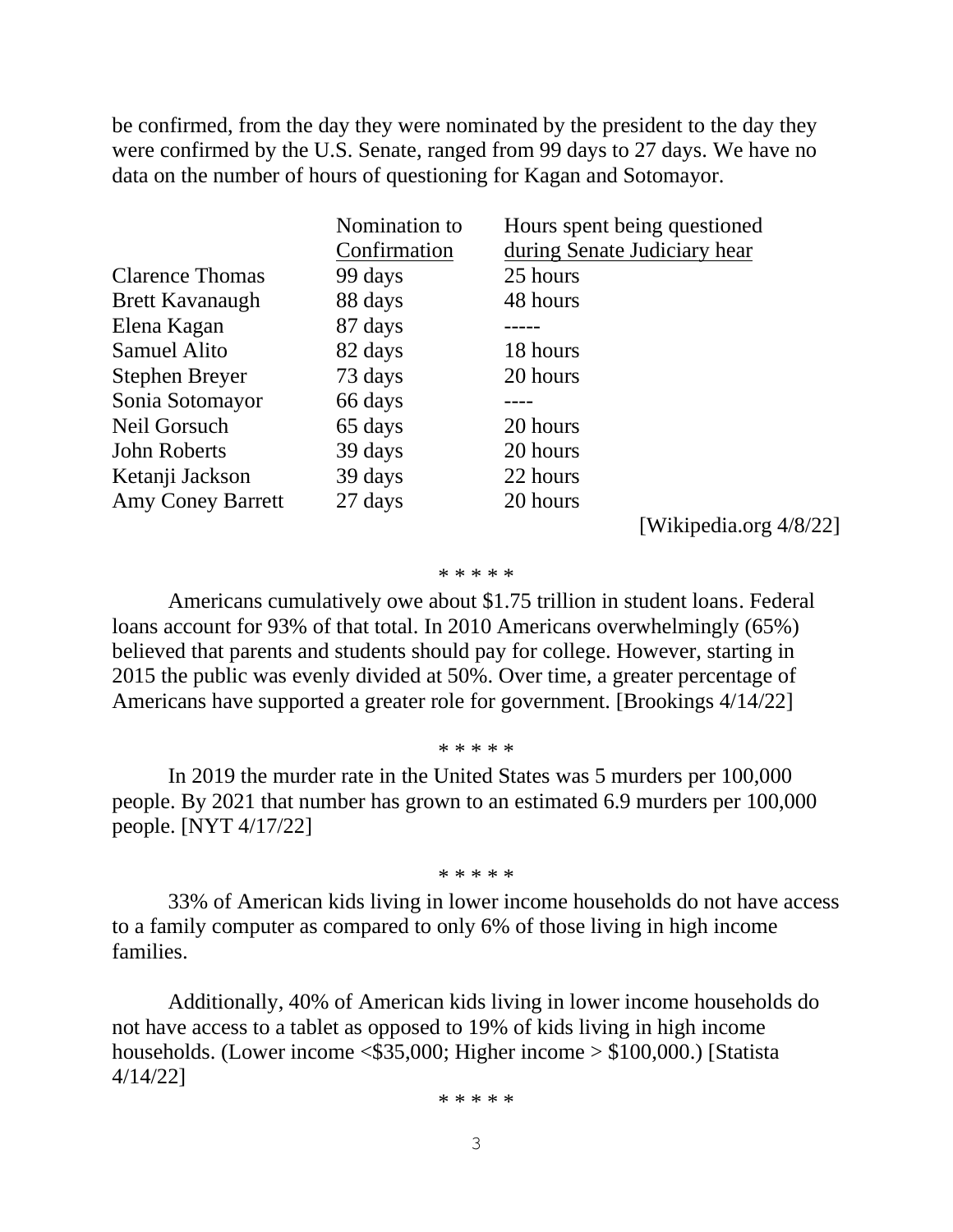Drug overdose deaths in the United States reached the highest point ever recorded in the year ending in November 2021 – 106, 850 deaths. Deaths are up nearly 50% per year since the start of the Covid pandemic. [NYT 4/24/22]

\* \* \* \* \*

629,898 abortions in 2019 in the United States were reported to the Centers for Disease Control and Prevention. [CDC 11/26/21]

Medication abortions rose to more than 54% of U.S. abortions in 2020. [WP 5/5/22]

By 51% to 31%, Americans do not want Roe v Wade overturned. [Yahoo/YouGov 5/6/22]

\* \* \* \* \*

In 1995, 60% of us said abortion should be legal in all/most cases while 38% said abortion should be illegal in all/most cases. Today those numbers are about the same 60 to 61% and 38 to 37%.

Among those who say abortion should be legal in all/most cases

|      | Dem/Lean Dem Rep/Lean Rep |     |               |
|------|---------------------------|-----|---------------|
| 2007 | 63%                       | 39% |               |
| 2022 | 80%                       | 38% | [PEW 3/13/22] |

\* \* \* \* \*

In the most recent NBC News poll (5/10/22) Americans think abortions should be:

| Always legal                   | 37% |
|--------------------------------|-----|
| Legal most of the time         | 23% |
| Illegal, with exceptions       | 32% |
| Illegal without any exceptions | 5%  |
| Not sure                       | 3%  |

65% favor allowing same-sex marriages 20% oppose allowing same-sex marriages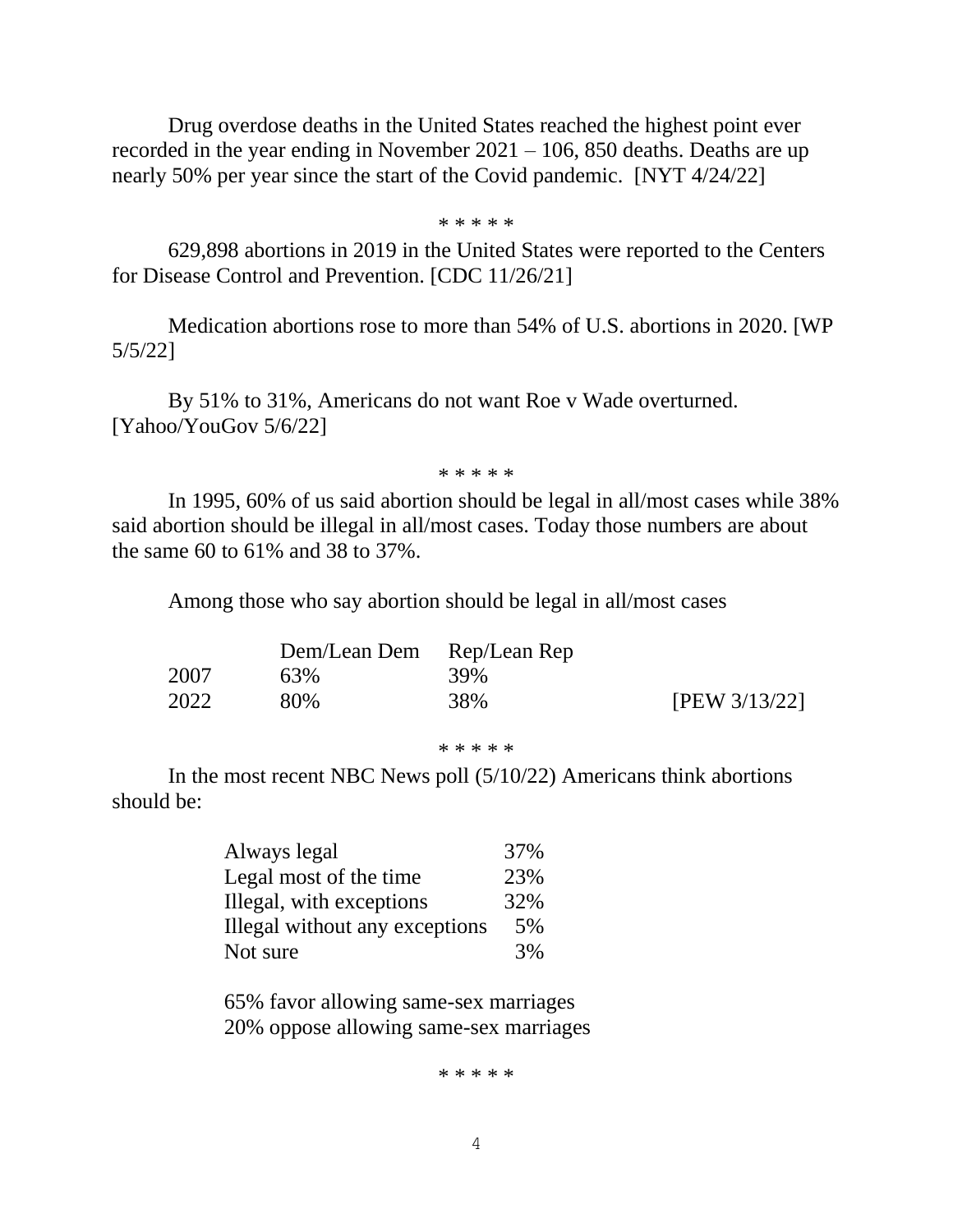Between 2019 and 2020, the firearm homicide rate increased about 35%. In 2020, counties with the highest poverty level had firearm homicide rates 4.5 times as high and firearm suicide rates 1.3 times as high as counties with the lowest poverty levels. [CDC 5/11/22]

\* \* \* \* \*

In the year 2022, babies of color and babies in families with low income are more likely to have experiences that produce chronic stress. In the United States 50.7% of babies are children of color; 18.6% of babies live in poverty. [Zero to Three 5/3/22]

#### \* \* \* \* \*

A majority of Americans favor the death penalty for people convicted of murder. [NYT 4/16/22]

\* \* \* \* \*

Which political party, Democrat or Republican, do you trust to do a better job handling the following issues?

|                                      | Democrats | Republicans      |
|--------------------------------------|-----------|------------------|
| The economy                          | 36        | 50               |
| Equal treatment of racial            | 51        | 31               |
| and ethnic groups                    |           |                  |
| Crime                                | 35        | 47               |
| Education and schools                | 47        | 39               |
| Equal treatment of groups regardless | 55        | 36               |
| of sexual orientation or gender      |           |                  |
| identity                             |           |                  |
| Immigration                          | 40        | 43               |
| Inflation                            | 31        | 50               |
|                                      |           | [ABC/WP 4/28/22] |

#### \* \* \* \* \*

More than 55% of Americans think the United States should do more in support of Ukraine. 76% favor more humanitarian support; 67% favor increasing economic sanctions; 55% favor more military support. On the other hand, 72% oppose direct military action. [ABC/WP 4/28/22]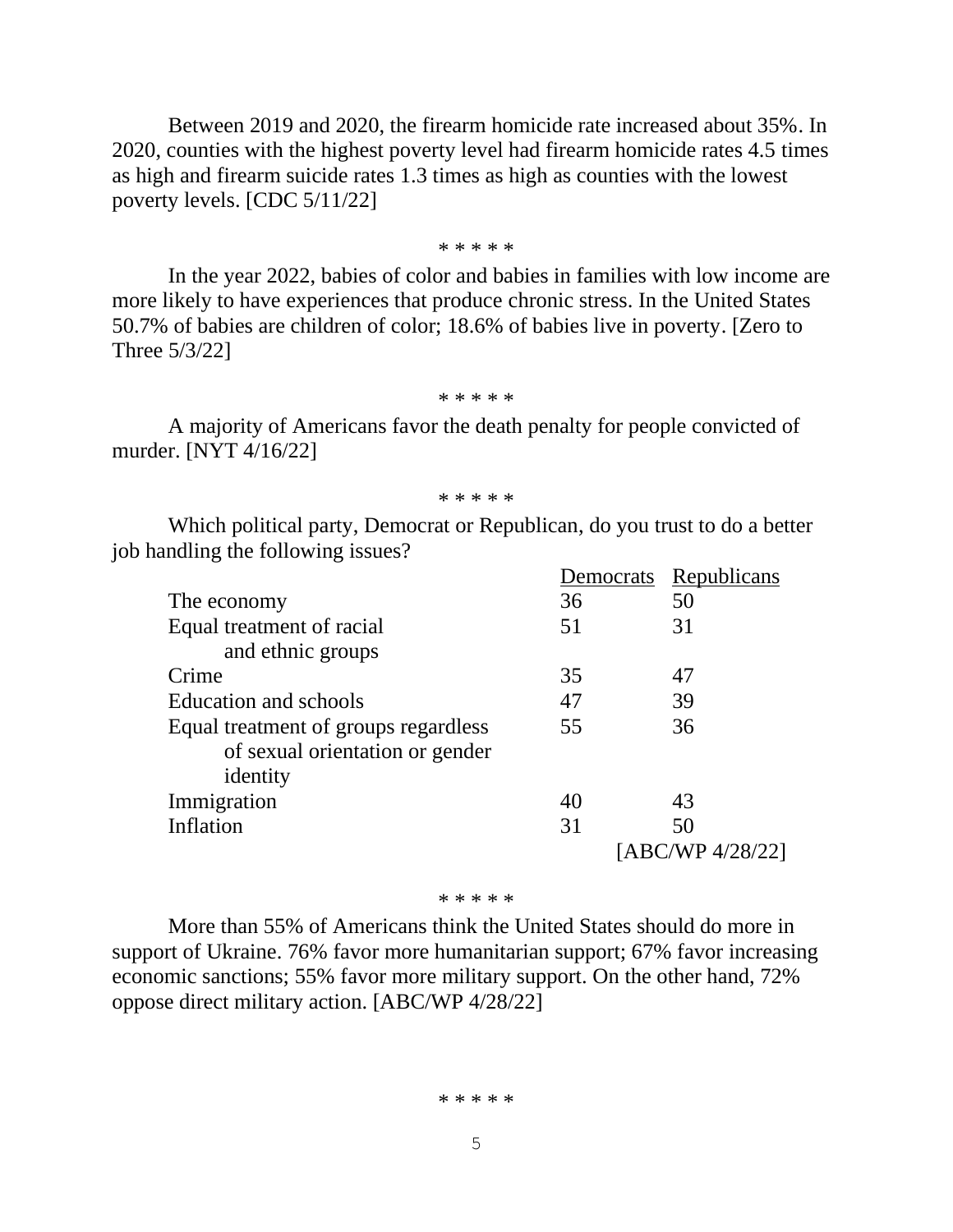# About Walter F. Mondale

On May 1, 2022, there was a (much delayed) memorial service for Walter F. Mondale in Minneapolis, Minnesota.

Among the speakers was Jon Meacham a prominent historian and presidential biographer. The following is an excerpt from his remarks.

One of Mondale's favorite verses of scripture tells us much. "I have fought the good fight," St. Paul wrote. "I have finished the race; I have kept the faith."

The first part of that chapter from Paul is quoted less often but is worth remembering. "Preach the word," the apostle wrote, "be prepared in season and out of season."

In season and out of season – justice knows no season. Truth knows no season. Freedom knows no season. Fairness knows no season.

Walter Mondale knew that. He lived according to that. And today we salute him for that.

There are children in America today who will not go hungry because of Fritz Mondale. There are black people in America today who can vote, and work and live more freely and fairly because of Fritz Mondale. There are women in America today who see no limit to their dreams because of Fritz Mondale. There are safer cars in America today, rivers of clean water in America today, enclaves of untouched wildlife in America today because of Fritz Mondale.

He never stopped believing in this country. He never stopped fighting for its people. And he never stopped defending democracy.

He never stopped. Nor, in his memory, should we.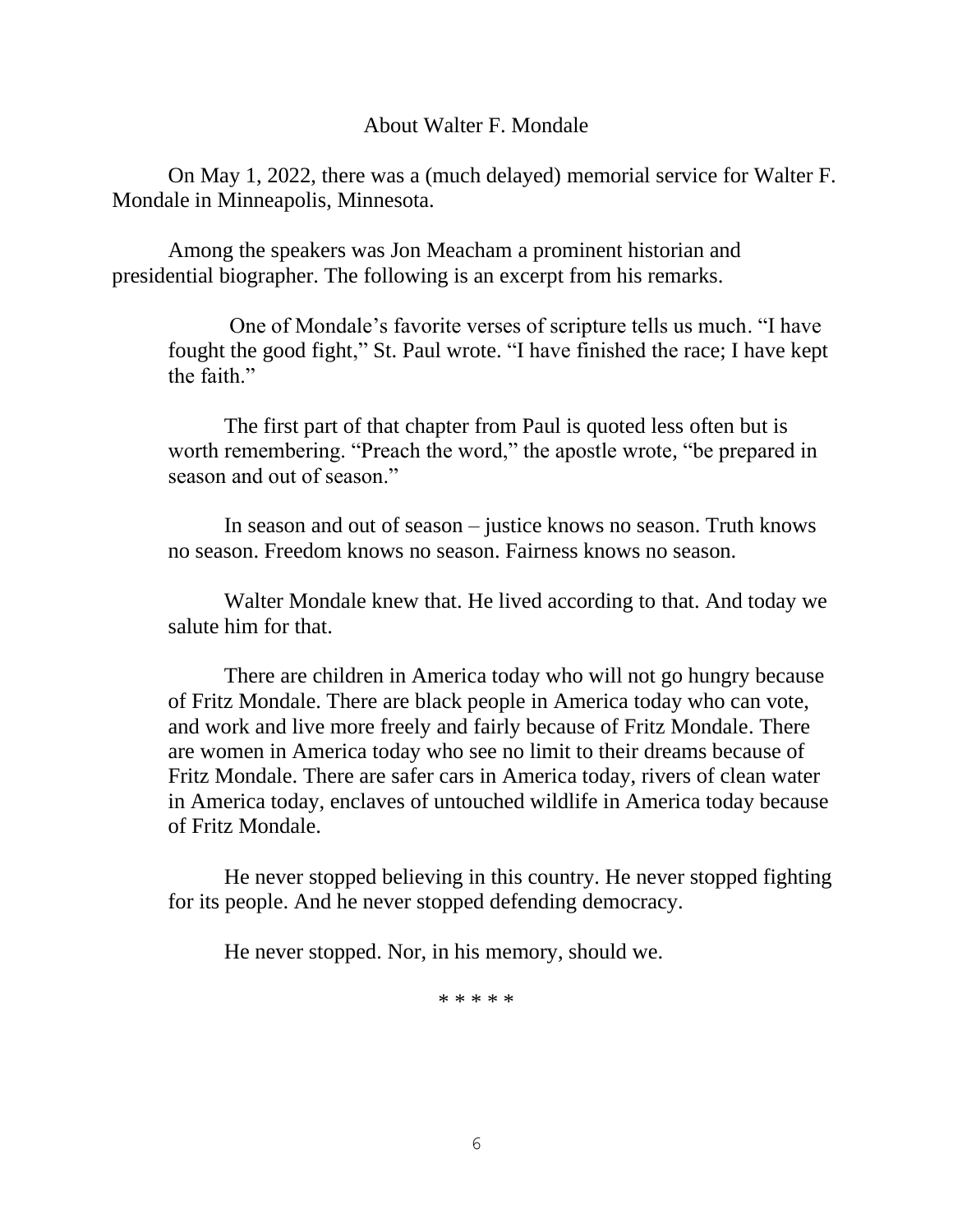# **Employment**

The official BLS seasonally adjusted unemployment rate for April 2022 is 3.6%. That unemployment rate is the same as the 3.6% rate of March 2022 and substantially less than the 6.0% unemployment rate of April 2021.

If one considers the total number of unemployed + those marginally attached to the labor force + those working part-time who want full-time work, the unemployment rate in April was 7.0% down from 6.9% in March and less than 10.3% a year earlier.

The Labor Force Participation Rate (LFPR) in April is 62.2%, down from 62.4% in March 2022.

\* \* \* \* \*

The Demographics of Unemployment for April 2022

Unemployment by Gender (20 years and older) Women –2.8% (same as last month) Men  $-3.1\%$  (same as last month)

Unemployment by Race

White  $-3.2\%$  (same as last month) Black –5.9% (down from last month) Hispanic  $-4.1\%$  (down from last month) Asian  $-3.1\%$  (up last month)

Unemployment by Education (25 years & over) Less than high school  $-5.4\%$  (up from last month) High School –3.8% (down from last month) Some college  $-3.1\%$  (up from last month) Bachelor's Degree or higher  $-2.0\%$  (same as last month)

In March 2022, 25 states had unemployment rates below the national average of 3.6%. 25 states, including the District of Columbia and Puerto Rico, had unemployment rates that were above the national average. 2 states, Maine and Missouri, had unemployment rates that were the same as the national average.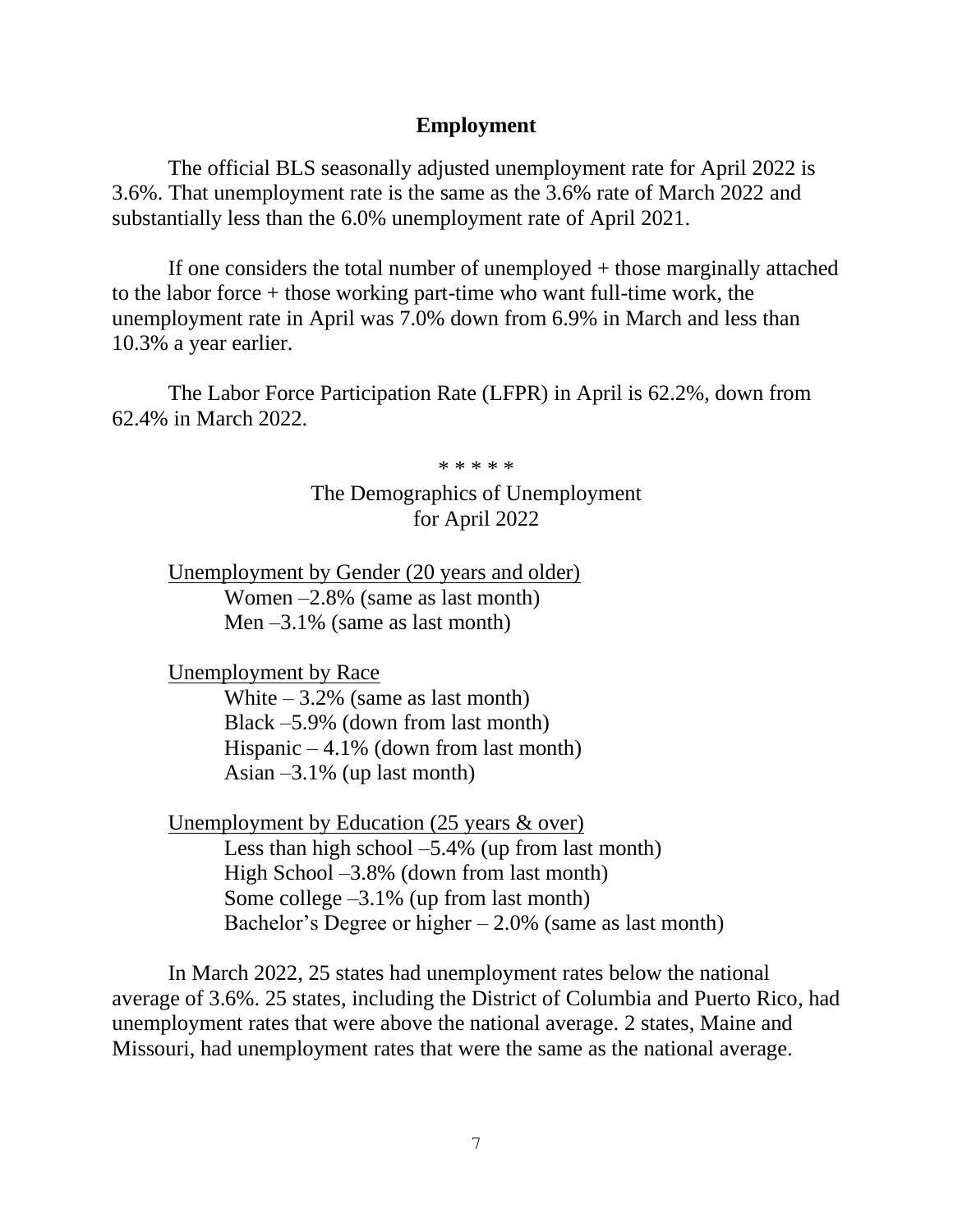The state/territory with the highest unemployment rate in February was Puerto Rico at 6.8%.

# \* \* \* \* \*

# **This and That**

Earth's Population Statistics in Perspective

The population of Earth is around 7.8 billion. To most people that is an overwhelming figure. However, if you condensed 7.8 billion into 100 persons, and then into various percentage statistics, the resulting analysis is relatively much easier to comprehend.

Out of 100

11 are in Europe 5 are in North America 9 are in South America 15 are in Africa 60 are in Asia

49 live in the countryside / 51 live in cities

75 have mobile phones / 25 do not

30 have internet access / 70 do not have the availability to go online

7 received a university education / 93 did not attend college 83 can read/17 are illiterate

33 are Christians/ 22 are Muslims/14 are Hindus/7 are Buddhists 12 are others religions/12 have no religious beliefs

26 live less than 14 years/66 die between 15-64 of age/ 8 are over 65 years old

If you have your own home, eat full meals, drink clean water, have a mobile phone, can use the internet, attend college, you are in the minuscule privileged lot. Less than 8%. [Times-Gazette Hillsboro, Ohio]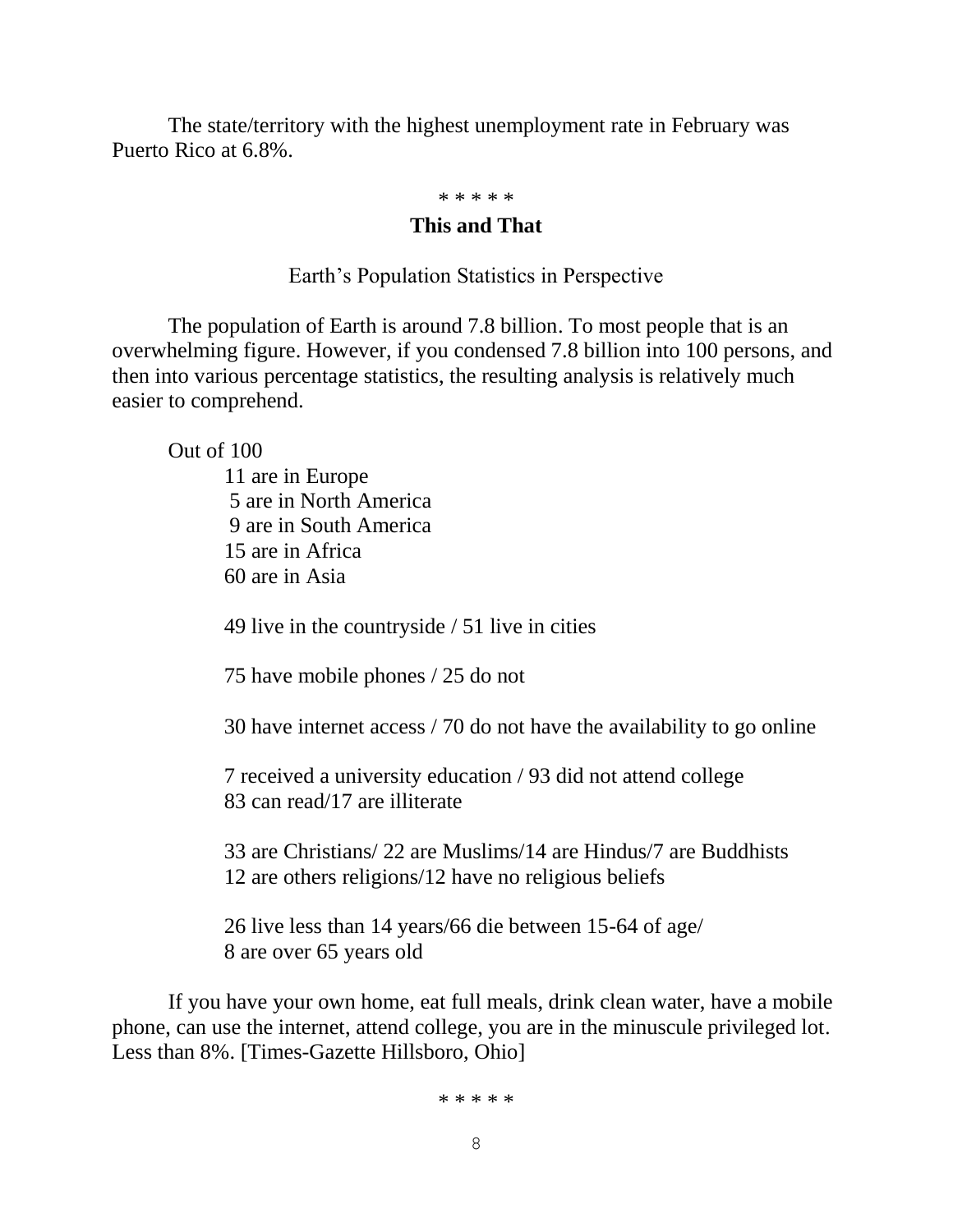"If you don't know a handful of women who've had an abortion, you're not morally righteous or statistically anomalous; you're just not the kind of person women trust with their secrets." Emily Porter, MD

\* \* \* \* \*

Around a quarter of U.S. adults (23%) use Twitter, according to our early 2021 survey. [Pew Research Center]

Facebook has 23 times the annual revenue of Twitter and nearly two billion daily users to Twitter's 217 million. [NYT 4/24/22]

\* \* \* \* \*

The average American spent 23 minutes per day reading in 2004. In 2019, that number had declined to just 16 minutes per day.

The sale of printed books rose from 580 million in 2012 to 826 million in 2021. [statista.com 4/22/22] [Thanks to Jay Berman.]

#### \* \* \* \* \*

## **Odds and Ends**

In 2016, 9% of marriages involved couples from opposite political parties, according to the Institute for Family Studies; by 2020, that had slid to just 4%. [NYT 5/7/22]

#### \* \* \* \* \*

Here are some ways to practice amazing grace at work:

- 1. Assume positive intent
- 2. Just ask
- 3. When shit happens, shine and swarm
- 4. Words matter
- 5. Say it don't write it [Jim at Axios]

\* \* \* \* \*

If the population of China walked past you, in single file, the line would never end because of the rate of reproduction.

If you are an average American, in your whole life, you will spend an average of 6 months waiting at red lights.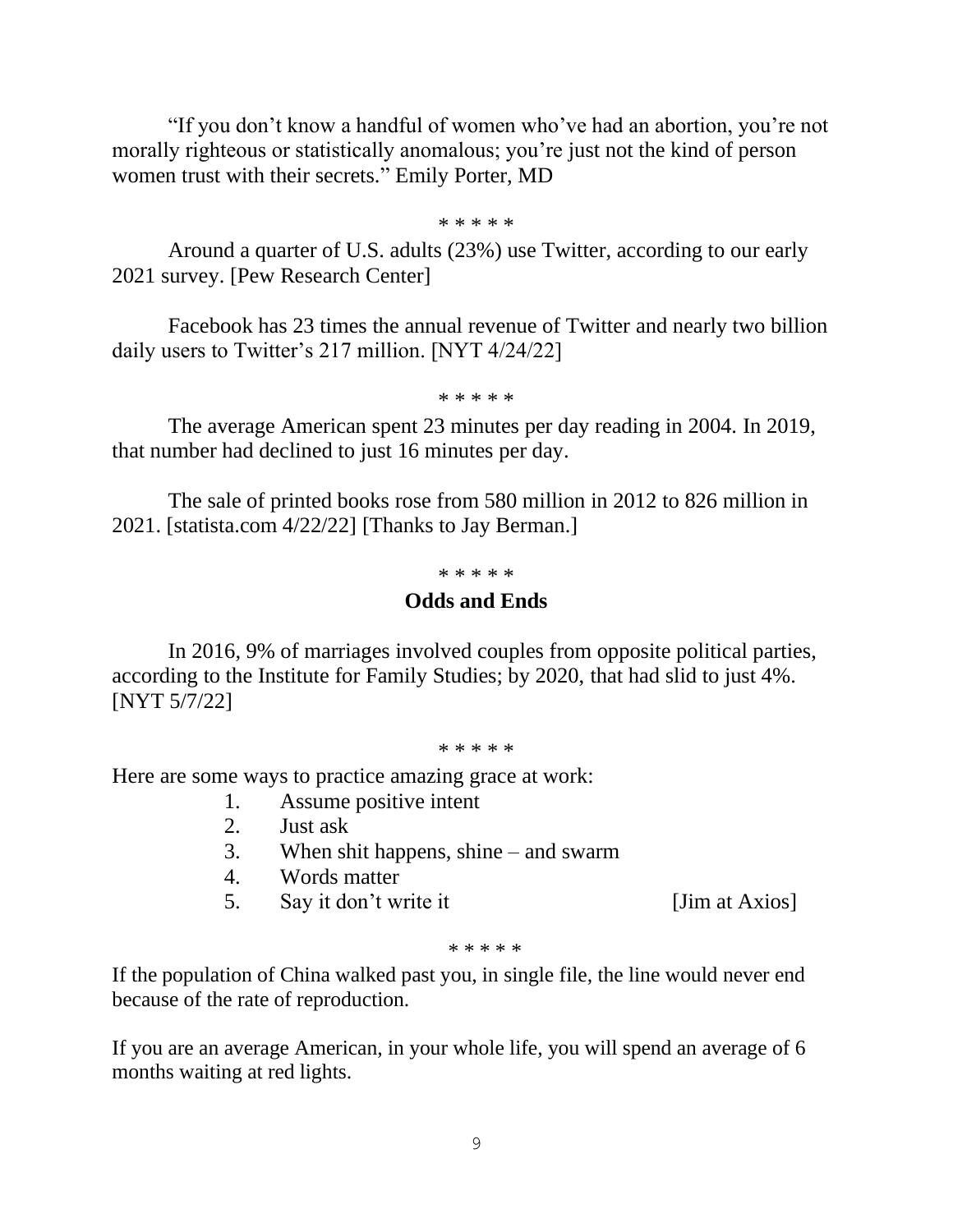It's impossible to sneeze with your eyes open.

Maine is the only state whose name is just one syllable.

The average person's left hand does 56% of the typing.

The winter of 1932 was so cold that Niagara Falls froze completely solid.

There are 293 ways to make change for a dollar.

If love is blind, why is lingerie so popular?

# \* \* \* \* \* **Quotes**

"You only find out who is swimming naked when the tide goes out." Warren Buffett

"The way I see it, if you want the rainbow, you gotta put up with the rain." Dolly Parton

"Not in doing what you like, but in liking what you do is the secret of happiness.' J.M. Barrie

"Life is like riding a bicycle. To keep your balance, you must keep moving." Albert Einstein

\* \* \* \* \*

Quotes by Mother Teresa

"Together we can do great things."

"Life is a challenge: we must take it."

"Be faithful in small things because it is in them that your strength lies."

"If you are discouraged, it is a sign of pride because it shows you trust in your own powers."

"Life's a song, sing it."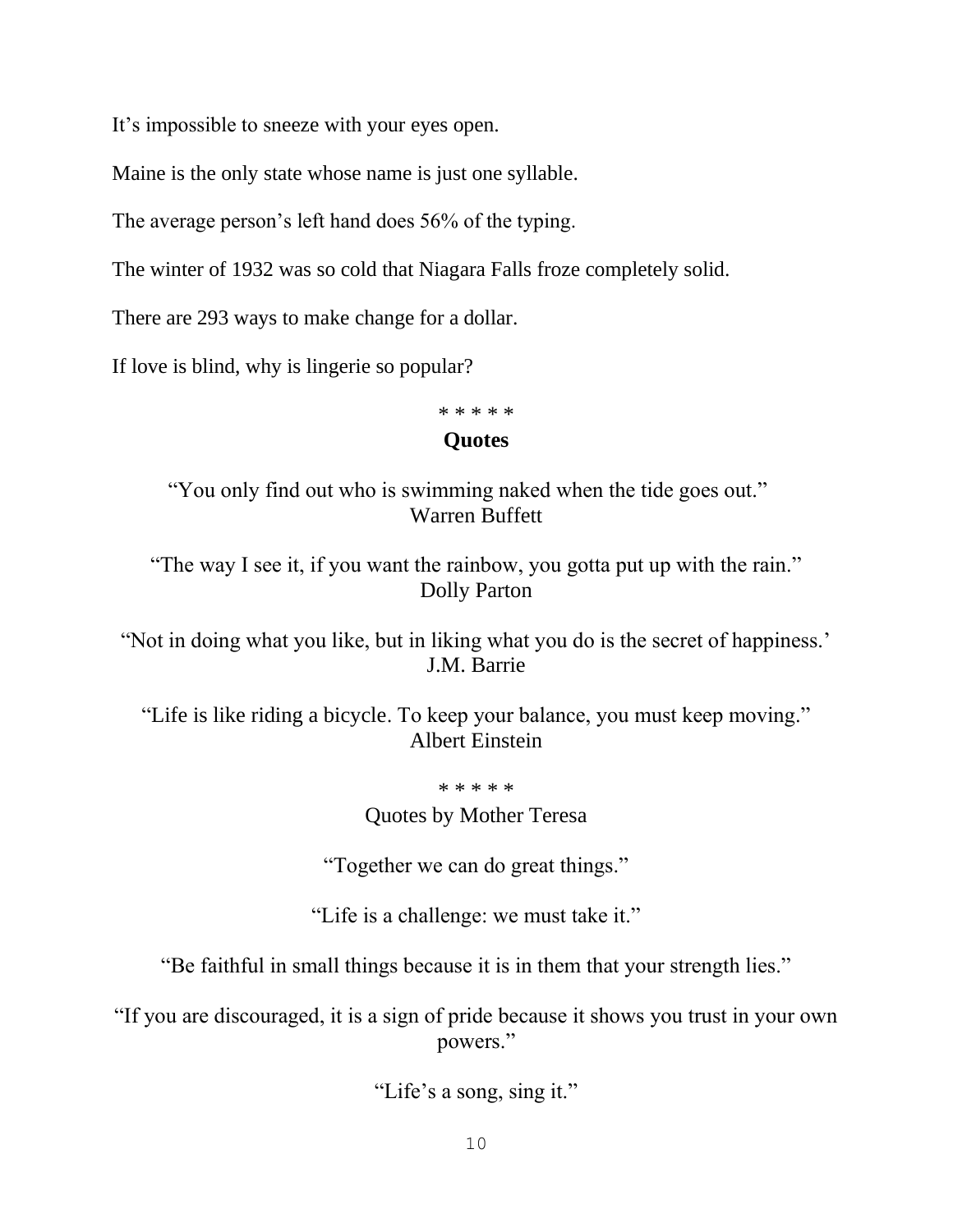"Spread the love of God through your life but only use words when necessary."

"Loneliness is the most terrible form of poverty."

#### \* \* \* \* \*

# **President Biden**

(The following is based on registered voters unless indicated otherwise.)

| Date              | <b>NBC</b>  | WP/ABC     | <b>CNN</b> |             | FOX QUINNIPIAC |
|-------------------|-------------|------------|------------|-------------|----------------|
| MAY'22            | 39/56       | <b>XXX</b> | <b>XXX</b> | <b>XXX</b>  | <b>XXX</b>     |
| APR'22            | <b>XXX</b>  | 42/52      | 41/59      | 45/53       | 40/51          |
| $APR^222$         | <b>XXX</b>  | <b>XXX</b> | <b>XXX</b> | <b>XXX</b>  | 35/55          |
| MAR'22            | <b>XXX</b>  | <b>XXX</b> | <b>XXX</b> | <b>XXX</b>  | 40/54          |
| MAR'22            | 41/54       | <b>XXX</b> | <b>XXX</b> | 45/54       | 38/55          |
| <b>FEB'22</b>     | <b>XXX</b>  | 38/57      | 42/57      | <b>XXX</b>  | 37/56          |
| <b>JAN'22</b>     | 44/54       | <b>XXX</b> | <b>XXX</b> | 47/52       | 35/54          |
| DEC'21            | <b>XXX</b>  | <b>XXX</b> | 48/52      | 47/51       | <b>XXX</b>     |
| NOV <sup>21</sup> | <b>XXX</b>  | <b>XXX</b> | 45/54      | <b>XXX</b>  | <b>XXX</b>     |
| NOV <sup>21</sup> | <b>XXX</b>  | 38/57      | 48/52      | 44/54       | 38/53          |
| OCT'21            | 45/52       | <b>XXX</b> | <b>XXX</b> | <b>XXX</b>  | 40/51          |
| OCT'21            | <b>XXX</b>  | <b>XXX</b> | 50/50      | 46/53       | 40/53          |
| SEPT'21           | <b>XXX</b>  | <b>XXX</b> | <b>XXX</b> | 50/49       | 44/50          |
| SEPT'21           | XXX         | 44/51A     | 52/48      | XXX         | <b>XXX</b>     |
| AUG'21            | 49/48A      | <b>XXX</b> | <b>XXX</b> | 53/46       | 47/44          |
| JULY'21           | <b>CNBC</b> | <b>XXX</b> | <b>XXX</b> | <b>XXX</b>  | <b>XXX</b>     |
| JULY'21           | 48/45A      | <b>XXX</b> | <b>XXX</b> | <b>XXX</b>  | <b>XXX</b>     |
|                   |             |            |            |             |                |
| Date              | ECON/YOUGOV |            |            | POL/MORNCON |                |
| MAY'22            | 42/51       |            | 42/55      |             |                |
| APR'22            | 46/50       |            | 41/55      |             |                |
| $APR^222$         | <b>XXX</b>  |            | 42/55      |             |                |

President Biden's job approval ratings

APR'22 43/51 45/52 APR'22 46/49 41/55 MAR'22 43/50 xxx MAR'22 45/49 42/54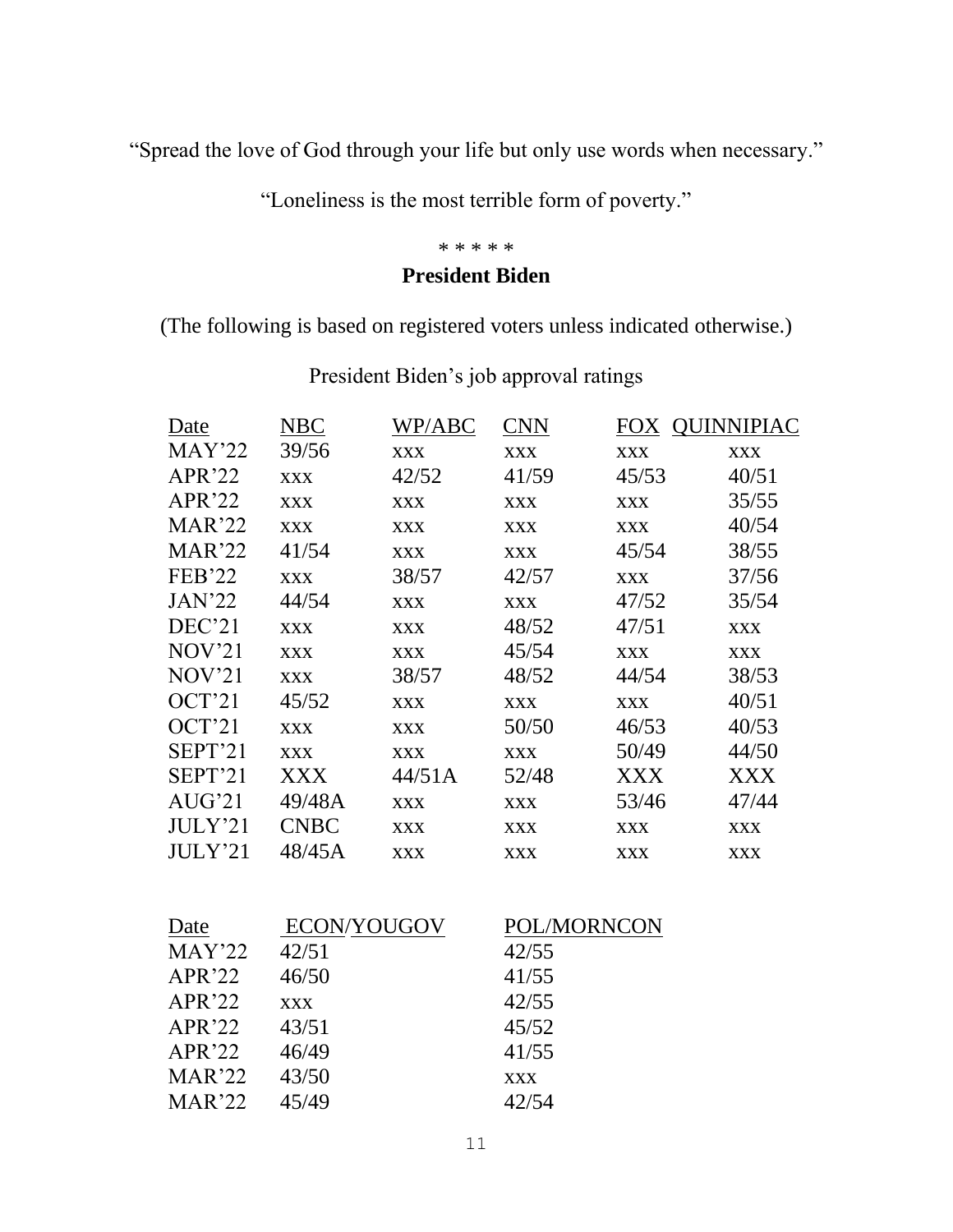| MAR'22            | 41/53      | 42/55      |
|-------------------|------------|------------|
| MAR'22            | 44/49      | 45/51      |
| FEB'22            | 42/53      | 43/53      |
| <b>FEB'22</b>     | 41/51      | 41/56      |
| <b>FEB'22</b>     | 45/49      | <b>XXX</b> |
| JAN'22            | <b>XXX</b> | 43/54      |
| <b>JAN'22</b>     | 41/51      | 42/55      |
| JAN'22            | 42/53      | <b>XXX</b> |
| JAN'22            | 45/51      | 40/56      |
| DEC'21            | 42/53      | 46/51      |
| DEC'21            | <b>XXX</b> | 43/53      |
| NOV'21            | 44/50      | <b>XXX</b> |
| NOV'21            | 43/51      | 44/53      |
| NOV <sup>21</sup> | 45/49      | 46/51      |
| OCT'21            | <b>XXX</b> | 45/52      |
| OCT'21            | 42/51      | 46/51      |
| OCT'21            | 44/49      | 45/52      |
| SEPT'21           | 46/48      | 47/50      |
| AUG'21            | 47/46      | 47/49      |
| AUG'21            | 48/46      | 50/48      |
| AUG'21            | 47/47      | 51/46      |
| AUG'21            | 49/44      | 52/46      |
| JULY'21           | 49/45      | 52/45      |
| JULY'21           | 50/43      | 52/44      |

#### \* \* \* \* \*

As of May 3, 2022, the following is Biden's approval rating based on Real Clear Politics.

|                            | Approval | Disapproval |        |
|----------------------------|----------|-------------|--------|
| Over all                   | 42.5%    | 52.7%       | 5/5/22 |
| On the economy $37.0\%$    |          | 59.1 %      | 5/3/22 |
| On foreign policy $41.0\%$ |          | 52.3%       | 5/3/22 |

Gallup now does monthly or semi-monthly surveys of all adults. WW will include a periodic polling summary of Registered and Likely Voters by FiveThirtyEight.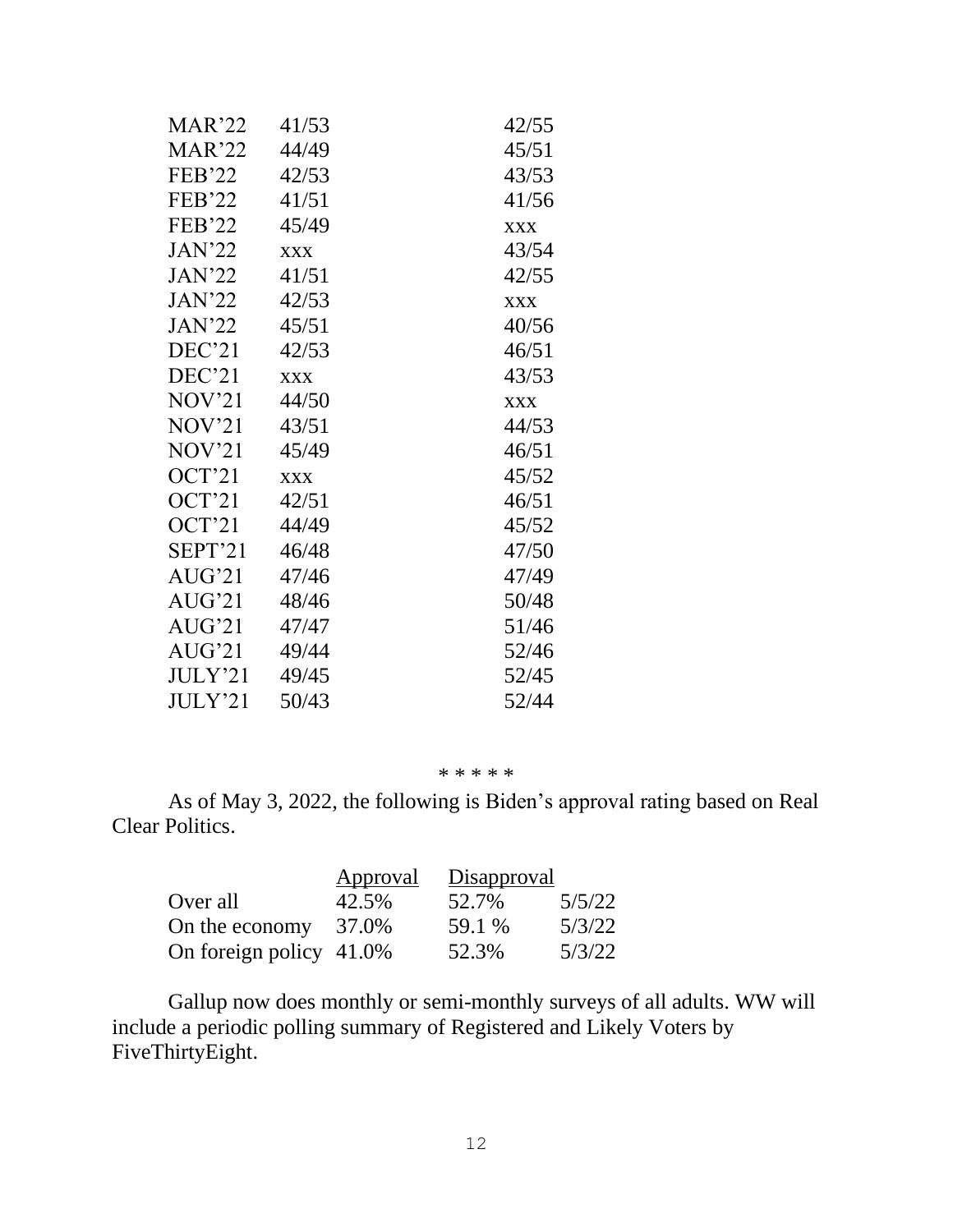| Gallup (All Adults) |          | FiveThirtyEight (Reg/Likely |          |             |
|---------------------|----------|-----------------------------|----------|-------------|
|                     |          |                             |          | voters)     |
| Date                | Approval | Disapproval                 | Approval | Disapproval |
| 4/19/22             | 41%      | 56%                         | 42.4%    | 53.1%       |
| 3/18/22             | 42%      | 54%                         | 42.1%    | 52.8%       |
| 2/17/22             | 41%      | 55%                         | 41.4%    | 53.0%       |
| 1/16/22             | 40%      | 56%                         | 42.5%    | 52.1%       |
| 12/16/21            | 43%      | 51%                         | 43.7%    | 50.7%       |
| 11/16/21            | 42%      | 55%                         | 42.8%    | 51.7%       |
| 10/19/21            | 42%      | 52%                         | 44.1%    | 49.9%       |
| 9/17/21             | 43%      | 53%                         | 45.7%    | 48.8%       |
| 8/17/21             | 49%      | 48%                         | 48.5%    | 45.9%       |
| 6/18/21             | 56%      | 42%                         | 51.8%    | 42.4%       |
| 5/18/21             | 54%      | 40%                         | 52.7%    | 40.7%       |
| 4/21/21             | 57%      | 40%                         | 53.4%    | 40.1%       |
|                     |          |                             |          |             |

Using Gallup (all adults) as the marker – Biden's approval rating has fallen by 16 points in the last year and his disapproval has grown by a similar amount.

#### \* \* \* \* \*

# **Judges Nominated and Confirmed to Date**

As of May 1, 2022, the United States Senate has confirmed 60 federal judges nominated by President Biden. One Associate Justice of the U.S. Supreme Court, 15 judges for the United States Courts of Appeals, and 44 judges for the United States District Courts.

There are currently 5 vacancies on the U.S. Courts of Appeals, 68 vacancies on the U.S. District Courts, and 2 vacancies in the United States Court of International Trade.

The chart below reflects the number of Article III court judges appointed by every U.S. president since Jimmy Carter.

|                      |     | <u>Total Supreme Ct Appeals Ct District Ct Int'l</u> |    |     |       |
|----------------------|-----|------------------------------------------------------|----|-----|-------|
|                      |     |                                                      |    |     | Trade |
| $Biden - 1 + year$   | 60  |                                                      | 15 | 44  |       |
| Trump $-4$ years     | 234 |                                                      | 54 | 174 |       |
| Obama $-8$ years     | 325 |                                                      | 55 | 268 |       |
| $GW$ Bush $-8$ years | 325 |                                                      | 62 | 261 |       |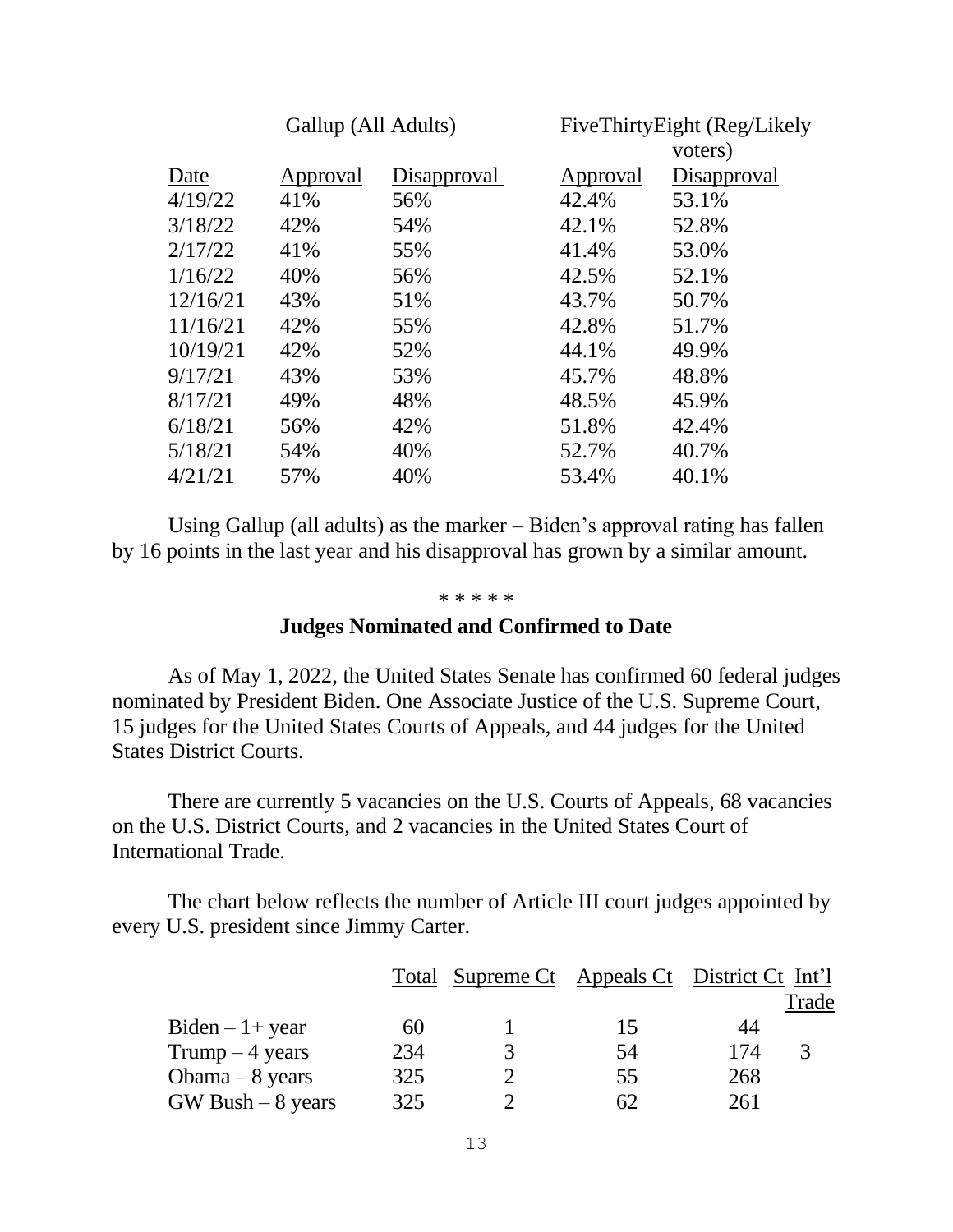| $Clinton - 8 \text{ years}$       | 373 | 66 | 305 |
|-----------------------------------|-----|----|-----|
| $GHW$ Bush $-4$ years             | 192 | 42 | 148 |
| $\text{Reagan} - 8 \text{ years}$ | 376 | 83 | 290 |
| Carter $-4$ years                 | 261 | 59 | 203 |

[USCourts/Wikipedia/List of federal judges appointed by Joe Biden]

#### \* \* \* \* \*

There are roughly 4,000 politically appointed positions in the executive branch and independent agencies, including more than 1,200 that require Senate confirmation.

The Washington Post and the Partnership for Public Service are tracking 799 of those 1200 positions.

- 350 have been confirmed by the Senate
- 157 nominees are being considered by the Senate
- 2 picks are awaiting formal nomination
- 109 positions have no Biden nominee
- 181 appointees are serving in termed positions or were held over from previous administrations [WP 5/2/22]

#### \* \* \* \* \*

The following are the favorability ratings for a variety of political leaders based on the Real Clear Politics averages for 5/3/22.

|              | Favorable | Unfavorable |
|--------------|-----------|-------------|
| <b>Biden</b> | 43.7      | 51.7        |
| Harris       | 42.2      | 52.0        |
| Pelosi       | 34.2      | 56.8        |
| McConnell    | 25.3      | 56.3        |
| McCarthy     | 23.3      | 41.7        |

\* \* \* \* \*

# **2022 Election**

In this election:

36 of the 50 states will hold gubernatorial elections.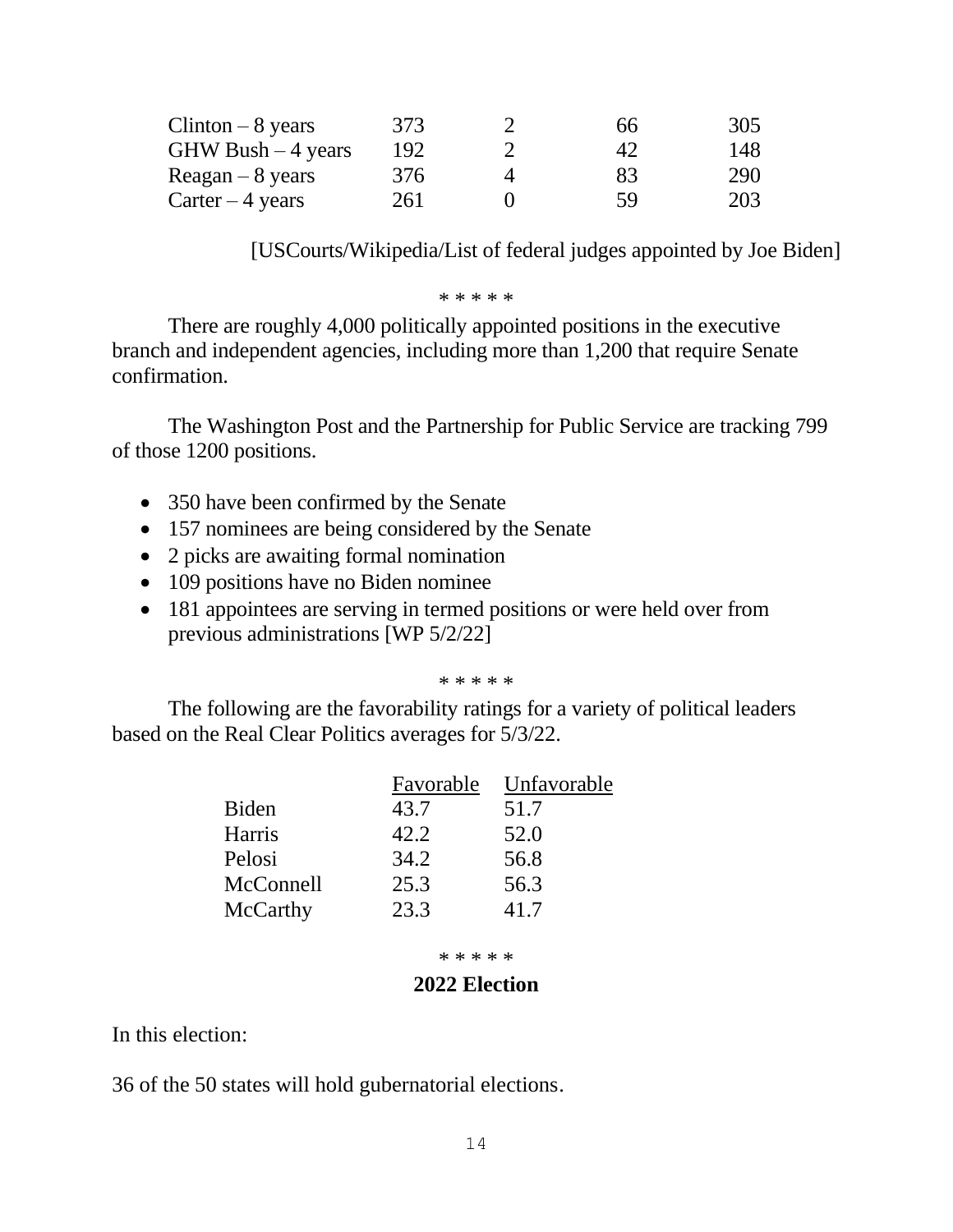Currently there are 23 Democratic governors and 27 Republican governors. Democrats are defending 16 governorships while Republicans are defending 20.

34 out of 100 U.S. Senate seats are up for election this year + 2 special elections one in Oklahoma and one in California

Some states will soon have their primary elections to determine each party's nominees for the November general election.

60% of Republicans/Republican-leaning independents back Donald Trump as their leader while 34% prefer a new direction.

53% of Democrats/Democrat leaning independents back Joe Biden as their leader while 38% prefer a new direction. [ABC/WP 4/28/22]

> \* \* \* \* \* The  $117<sup>th</sup>$  Congress

# **Congress**

The current congressional leaders have realized that giving lawmakers the chance to fund projects for their communities back home is actually a great way to get votes for legislation. Below is information about the earmarks in the \$1.5 trillion government spending bill signed by President Biden

There were nearly 5,000 earmarks totaling \$9 billion included in that bill.

- 3,682 earmarks totaling \$5 billion Democrats
- 1,014 earmarks totaling \$3.4 billion Republicans
- 266 earmarks totaling \$609 million Bipartisan

### \* \* \* \* \*

Approval of the Congress is down roughly 10% from where it was a year ago and disapproval is up a similar amount.

|                          | Approve | Disapprove |
|--------------------------|---------|------------|
| Real Clear Pol. 5/3/22   | 24.2%   | 66.0%      |
| Real Clear Pol. 3/2/22   | 21.8%   | 67.8%      |
| Real Clear Pol. $2/1/22$ | 21\%    | 67.2%      |
| Real Clear Pol. 12/21/21 | 23%     | 65.8%      |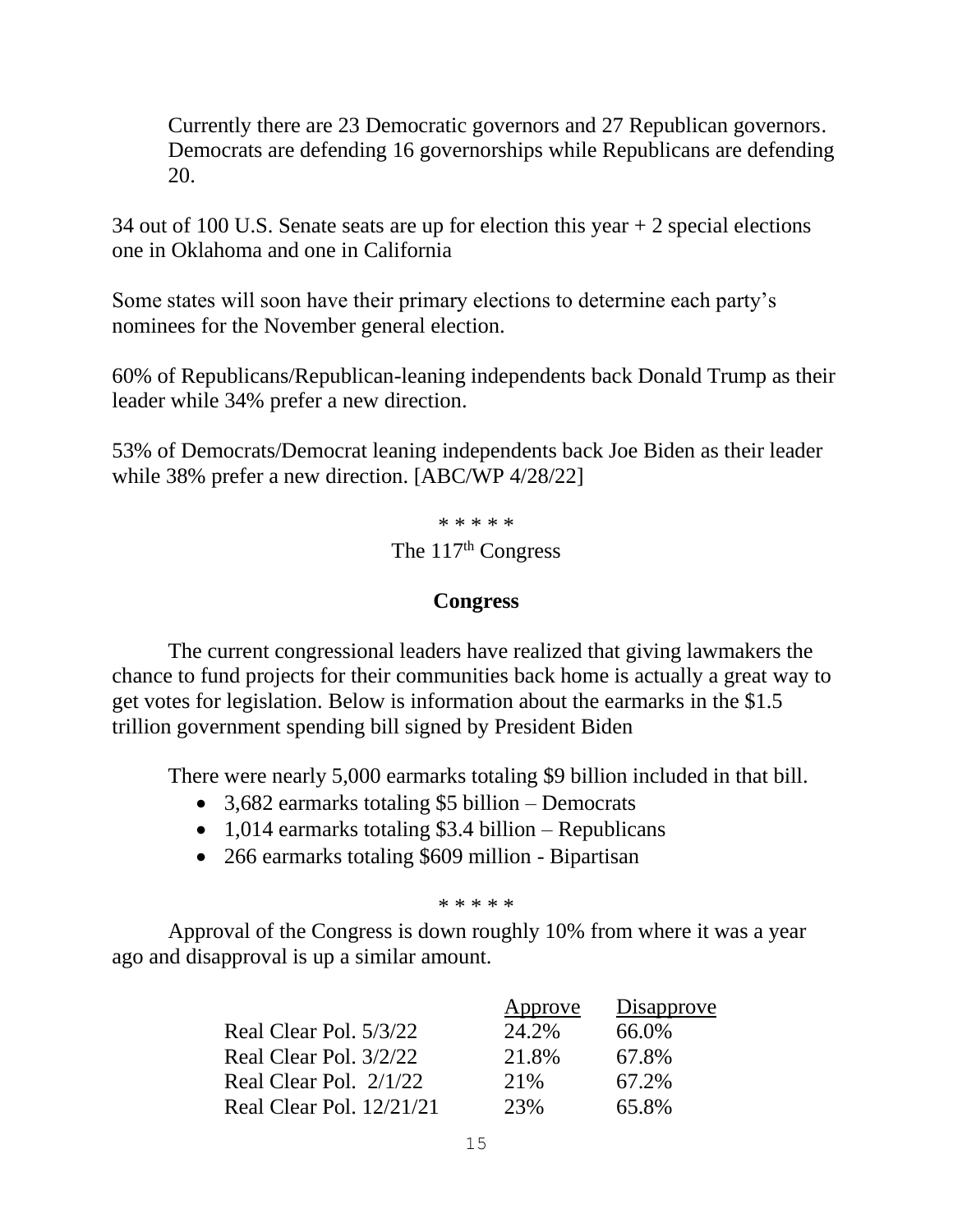| Real Clear Pol. 11/30/21 | 22.2% | 68.6% |
|--------------------------|-------|-------|
| Real Clear Pol. 10/12/21 | 25.0% | 65.8% |
| Real Clear Pol. 9/1/21   | 28.5% | 60.3% |
| Real Clear Pol. 8/3/21   | 31.4% | 59.6% |
| Real Clear Pol. 6/15/21  | 28.8% | 60.5% |
| Real Clear Pol. 5/18/21  | 35%   | 56.3% |
| Real Clear Pol. 5/4/21   | 36.3% | 55.5% |

#### \* \* \* \* \*

Americans are split 46% to 46% as to whether they prefer a Congress controlled by Republicans or Democrats. [NBCNews 5/10/22]

#### \* \* \* \* \*

# **THE HOUSE OF REPRESENTATIVES**

Washington Watch uses the Cook Political Report for its report on elections in the U.S. House of Representatives.

> Currently: Democrats – 221 seats Republicans – 209 seats Vacancies - 5 seats

> > \* \* \* \* \*

As of April 5, 2022, there are currently 48 seats in which House incumbents have announced they are not running for re-election because they are either running for another office or retiring. 18 of those seats are currently held by Republicans and 30 by Democrats.

\* \* \* \* \*

The dates have now been set for the special election to fill the seat of Congressman Don Young who, at the time of his death, was the longest serving Republican member of the House of Representatives: June 11 and August 16.

51 people have filed to be on the ballot for the June  $11<sup>th</sup>$  special election to serve out the balance of this year.

The top four candidates of the June  $11<sup>th</sup>$  election will face off on August 16, 2022, the primary date for the November general election. For the first time, Alaska will use Ranked Choice Voting this year.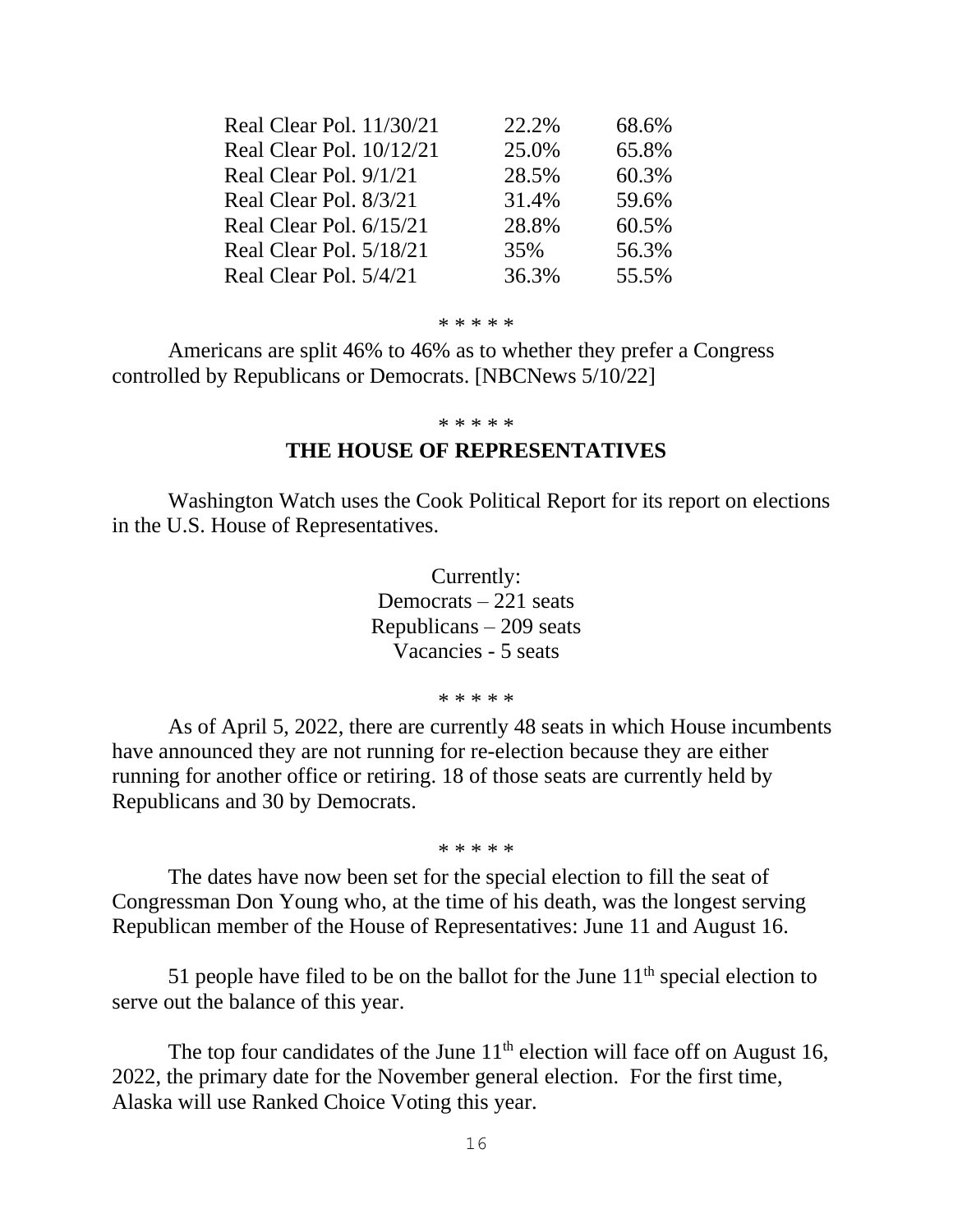One of the most well-known candidates is Sarah Palin, former governor, and former vice-presidential candidate

#### \* \* \* \* \*

# **THE SENATE**

[WW uses Jessica Taylor of the Cook Political Report and Inside Elections for the Senate chart below. When those two organizations do not agree, WW uses Sabato as a tie breaker.]

> Republicans – 50 Democrats – 48 Independents – 2

Six U.S. Senators are retiring from public office; 1 Democrat and 5 Republicans. None are running for other office.

|                      | Democrats           | Republicans | Independent    |
|----------------------|---------------------|-------------|----------------|
| Seats not up in 2022 | 34                  | 30          | $\overline{2}$ |
| Safe in 2022         | 9                   | 14          |                |
|                      | Padilla             | Murkowski   |                |
|                      |                     | $AL$ – open |                |
|                      | <b>Blumenthal</b>   | Boozman     |                |
|                      | Schatz              | Grassley    |                |
|                      | Duckworth           | Crapo       |                |
|                      | Van Hollen          | Young       |                |
|                      | Schumer             | Moran       |                |
|                      | Wyden               | Paul        |                |
|                      | <b>OPEN</b> (Leahy) | Kennedy     |                |
|                      | <b>Murray</b>       | Hoeven      |                |
|                      |                     | Lankford    |                |
|                      |                     | Scott       |                |
|                      |                     | Thune       |                |
|                      |                     | Lee         |                |
|                      |                     |             |                |
| Likely               | 1                   | 3           |                |
|                      | <b>Bennet</b>       | Rubio       |                |
|                      |                     | $MO$ – open |                |
|                      |                     | $OH$ - open |                |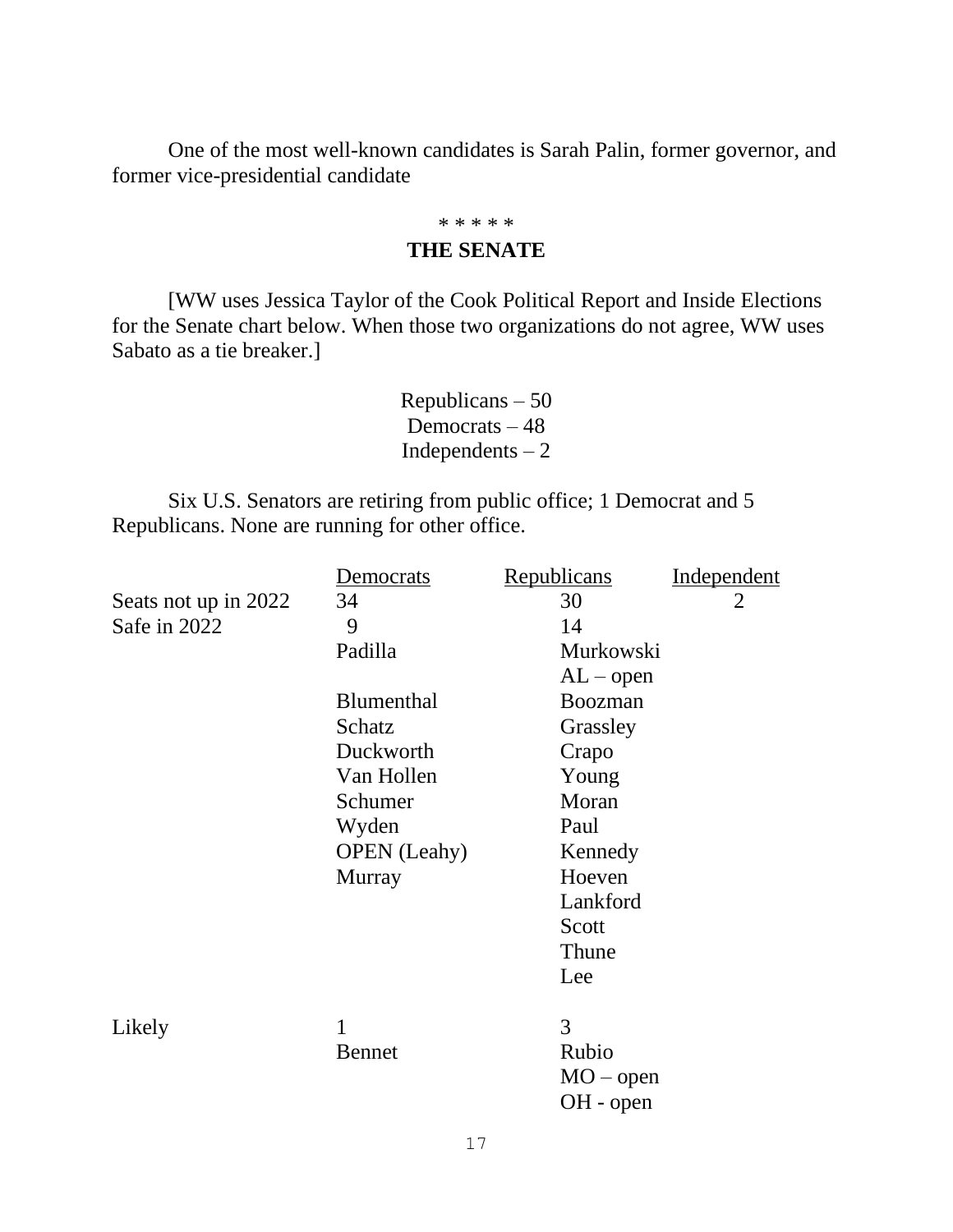| Lean    | Hassan                                       | $NC$ - open          |
|---------|----------------------------------------------|----------------------|
| Toss Up | 3<br><b>Cortez Masto</b><br>Warnock<br>Kelly | Johnson<br>PA - open |

\* \* \* \* \*

Vice President Kamala Harris is the 49<sup>th</sup> Vice President of the United States. She has now cast 18 tie breaking votes in the Senate. Only 3 Vice Presidents, have cast more tie breaking votes – all of them in office before 1849; John C. Calhoun - 31 tie breakers, John Adams – 29 tie breakers, and George M. Dallas – 19 tie breakers.

Schuyler Colfax (in office 1869-73) also cast 18 tie breakers. [Wikipedia]

\* \* \* \* \*

# **2024 Election**

87% of Americans live in a county that has voted for the same party in the past three presidential elections.

The following people have indicated or been commonly named as someone thinking about or planning to run for president in 2024.

For the Republican nomination Donald Trump Kristi Noem – Governor of South Dakota Nikki Haley – Former governor of South Carolina (Announced she will not run if Trump runs) Mike Pompeo – Former Secretary of State Larry Hogan – Governor of Maryland Ben Sasse – U.S. Senator Ron DeSantis – Governor of Florida Tom Cotton – U.S. Senator Josh Hawley – U.S. Senator Rick Scott – U.S. Senator Ted Cruz – U.S. Senator Tim Scott – U.S. Senator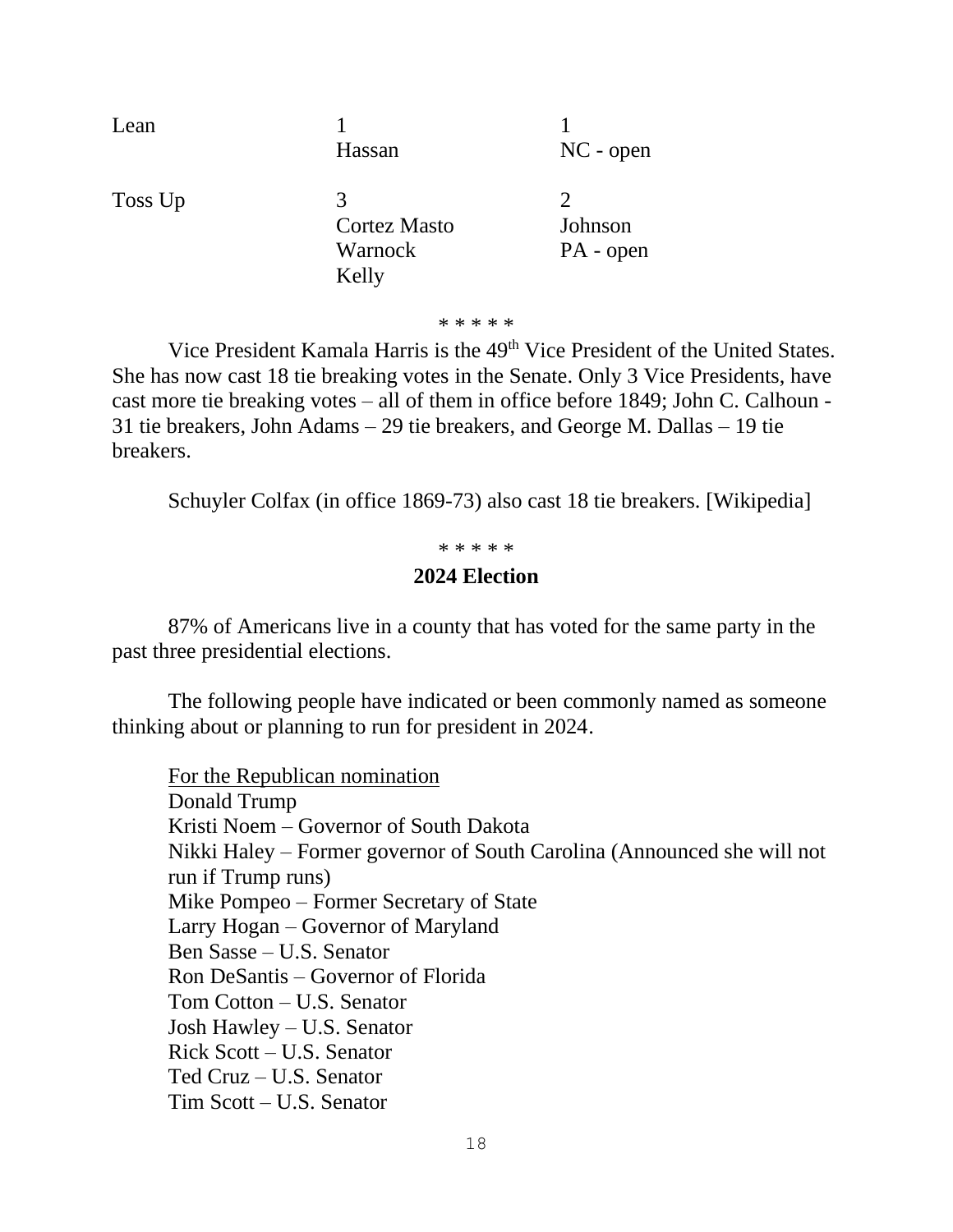Mike Pence – Former Vice President Chris Christie – Former Governor New Jersey

For the Democrat nomination if Biden does not run Kamala Harris – Vice President Pete Buttigieg – Secretary of Transportation Elizabeth Warren – U.S. Senator Amy Klobuchar – U.S Senator Roy Cooper – Governor of North Carolina Mitch Landrieu – former Mayor of New Orleans (now working to implement infrastructure bill) Gina Raimondo – Secretary of Commerce, former Governor of Rhode Island Gretchen Whitmer – Governor of Michigan Phil Murphy – Governor of New Jersey J.B. Pritzker – Governor of Illinois Stacey Abrams – currently running for Governor of Georgia Gavin Newsom – Governor of California Cory Booker – U.S. Senator Sherrod Brown – U.S. Senator

#### \* \* \* \* \*

### **Women Will Get It Done**

Women's labor force participation rose to 57.4% in 2019 from about 43% in 1970. [NYT 5/8/22]

27% of the cadets the Naval Academy, 22% of the cadets of the Airforce Academy, and 22% of the cadets at West Point are women.

Economist Lisa Cook is the first Black woman on the Federal Reserve Board. Her confirmation came in a 50-50 vote in the Senate with Vice President Harris issuing the tie-breaking vote. No Republicans voted for Cook. [WP 5/10/22]

Women comprised 45% of all new Fortune 500 board appointments in 2021, a new high. Overall, the percentage of women on boards has slowly risen to 29% from 19% in 2015. [Axios Markets 5/4/22]

Jacky Hunt-Broserma, a 46-year-old from Arizona (a South African native) who runs on a blade (a carbon-fiber prosthesis) because of an amputation, has just run 104 marathons in 104 days. [Mike Allen, Axios AM 4/29/22]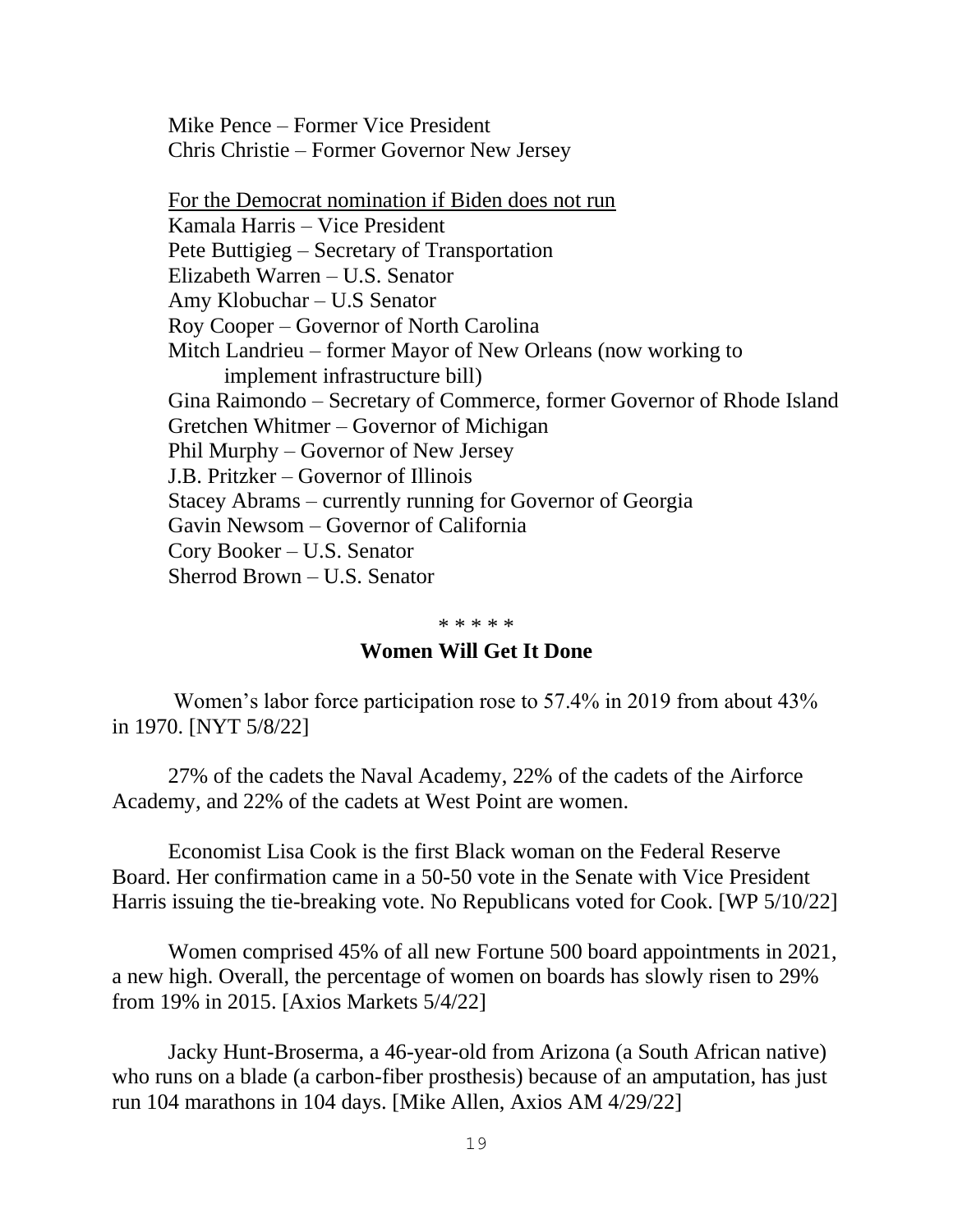Samia Suluhu Hassan, who had been Tanzania's first female vice president, was elevated to president last spring becoming the country's first female leader. She is currently the only female head of government in Africa. [NYT 4/16/22]

Sunisa Lee of Auburn University is the first women's all-around Olympic gold medalist to compete in college gymnastics in the United States [NYT 4/16/22]

Judge Ketanji Brown Jackson was confirmed to the Supreme Court, becoming the first Black woman to ascend to the nation's highest court in its 233 year history. When she joins the court, later this year, for the first time in history, white men will be in the minority on the nine-justice Supreme Court. Jackson will join one other Black justice (Clarence Thomas) and three other female justices (Sonia Sotomayor, Elena Kagan, and Amy Coney Barrett).

Jackson will replace Justice Steve Breyer for whom she once clerked. [Wake Up to Politics 4/8/22]

Among women ages 18-49 in 11 developed nations, the United States had the highest maternal mortality rate by far of 23.8 maternal deaths per 100,000 live births. There were 55.3 deaths per 100,000 births for Black women, 19.1 deaths per 100,000 for white woman and 18.2 deaths per 100,000 for Hispanic women. [C-SPAN Axios Vitals 4/5/22]

\* \* \* \* \*

Frontier Airlines hired Emily Howell Warner in 1973, making her the first permanent female pilot for a U.S. passenger airline. [NYT 4/24/22] (In 2020, according to the FAA, 7% of the 103,879 commercial airlines are women.)

\* \* \* \* \*

# **WW Recommends Books & Other Things**

In this feature of the Washington Watch, WW will primarily recommend books you may find interesting but may also now and then mention a TV program or other things. I welcome your suggestions and your input. What have you been reading or watching that you think WW readers might like?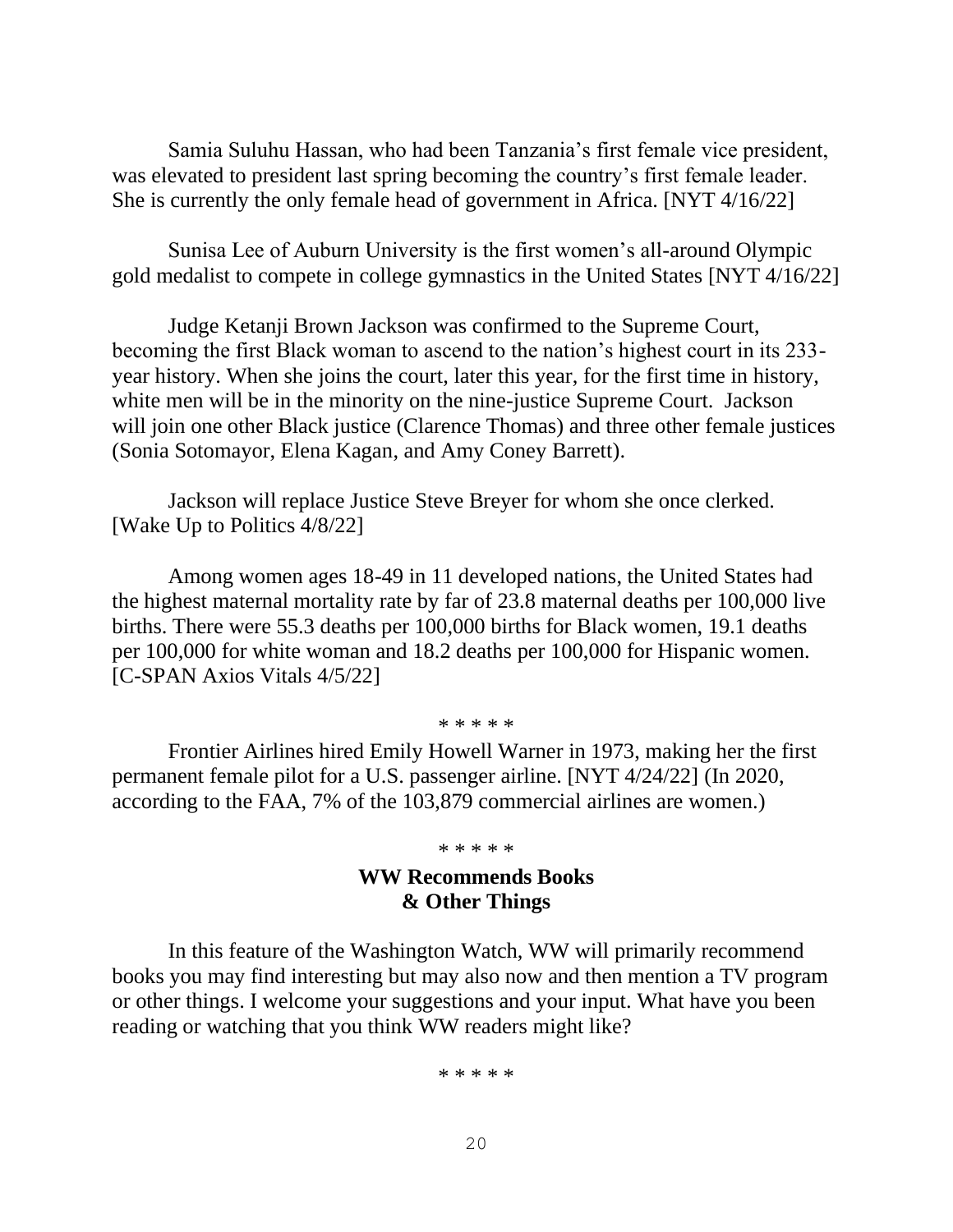# THIS WILL NOT PASS Trump, Biden, and the Battle for America's Future by Jonathan Martin and Alexander Burns May 3, 2022

The shocking, definitive account of the 2020 election and the first year of the Biden presidency by two *New York Times* reporters, exposing the deep fissures within both parties as the country approaches a political breaking point.

This is the authoritative account of an eighteen-month crisis in American democracy that will be seared into the country's political memory for decades to come. With stunning, in-the-room detail, *New York Times* reporters Jonathan Martin and Alexander Burns show how both our political parties confronted a series of national traumas, including the coronavirus pandemic, the January 6 attack on the Capitol, and the political brinksmanship of President Biden's first year in the White House.

From Donald Trump's assault on the 2020 election and his ongoing campaign of vengeance against his fellow Republicans, to the behind-the-scenes story of Biden's selection of Kamala Harris as his running mate and his bitter struggles to unite the Democratic Party, this book exposes the degree to which the two-party system has been strained to the point of disintegration. More than at any time in recent history, the long-established traditions and institutions of American politics are under siege as a set of aging political leaders struggle to hold together a changing country.

Martin and Burns break news on most every page, drawing on hundreds of interviews and never-before-seen documents and recordings from the highest levels of government. The book asks the vitally important (and disturbing) question: can American democracy, as we know it, ever work again?

> \* \* \* \* \* The Palace Papers: Inside the House of Windsor the Truth and the Turmoil by Tina Brown April 26, 2022

"Never again" became Queen Elizabeth II's mantra shortly after Princess Diana's tragic death. More specifically, there could never be "another Diana"—a member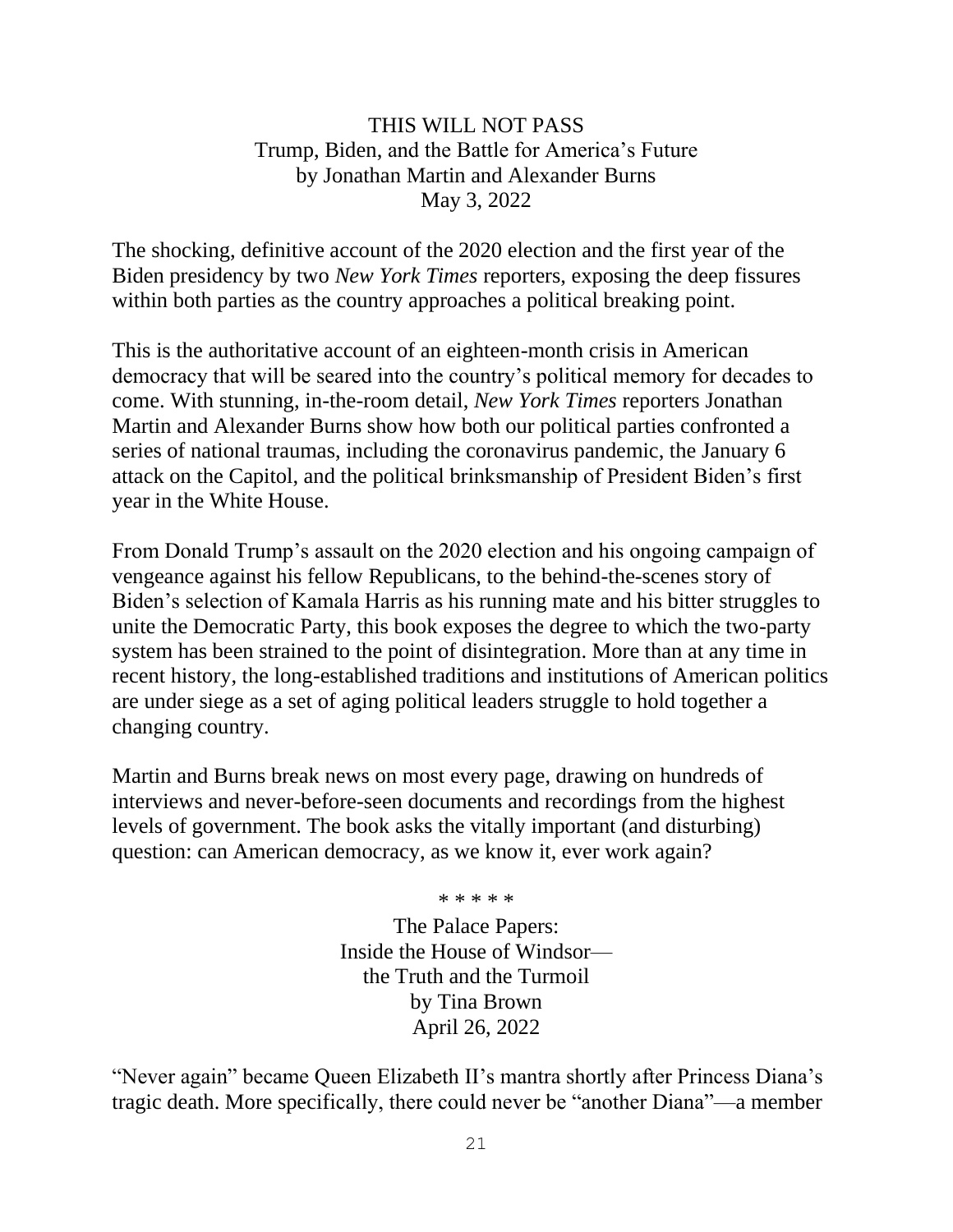of the family whose global popularity upstaged, outshone, and posed an existential threat to the British monarchy.

Picking up where Tina Brown's masterful *The Diana Chronicles* left off, *The Palace Papers* reveals how the royal family reinvented itself after the traumatic years when Diana's blazing celebrity ripped through the House of Windsor like a comet.

Brown takes readers on a tour de force journey through the scandals, love affairs, power plays, and betrayals that have buffeted the monarchy over the last twentyfive years. We see the Queen's stoic resolve after the passing of Princess Margaret, the Queen Mother, and Prince Philip, her partner for seven decades, and how she triumphs in her Jubilee years even as family troubles rage around her. Brown explores Prince Charles's determination to make Camilla Parker Bowles his wife, the tension between William and Harry on "different paths," the ascendance of Kate Middleton, the downfall of Prince Andrew, and Harry and Meghan's stunning decision to step back as senior royals. Despite the fragile monarchy's best efforts, "never again" seems fast approaching.

Tina Brown has been observing and chronicling the British monarchy for three decades, and her sweeping account is full of powerful revelations, newly reported details, and searing insight gleaned from remarkable access to royal insiders. Stylish, witty, and erudite, *The Palace Papers* will irrevocably change how the world perceives and understands the royal family.

\* \* \* \* \*

I'm Not Scared, You're Scared Seth Meyers – Author Rob Sayegh – Illustrator March 15, 2022

When you're a bear who is easily scared, it's hard to have friends. Fortunately, Bear has one: Rabbit, who is very brave. One day, Rabbit urges Bear to face his fears and embark on an adventure together. However, things don't entirely go as planned, and the two friends learn the true meaning of bravery.

Equal parts hilarious and touching, this funny tale of adventure, bravery, and daring rescue will both inspire the adventurous spirit in all of us and make us laugh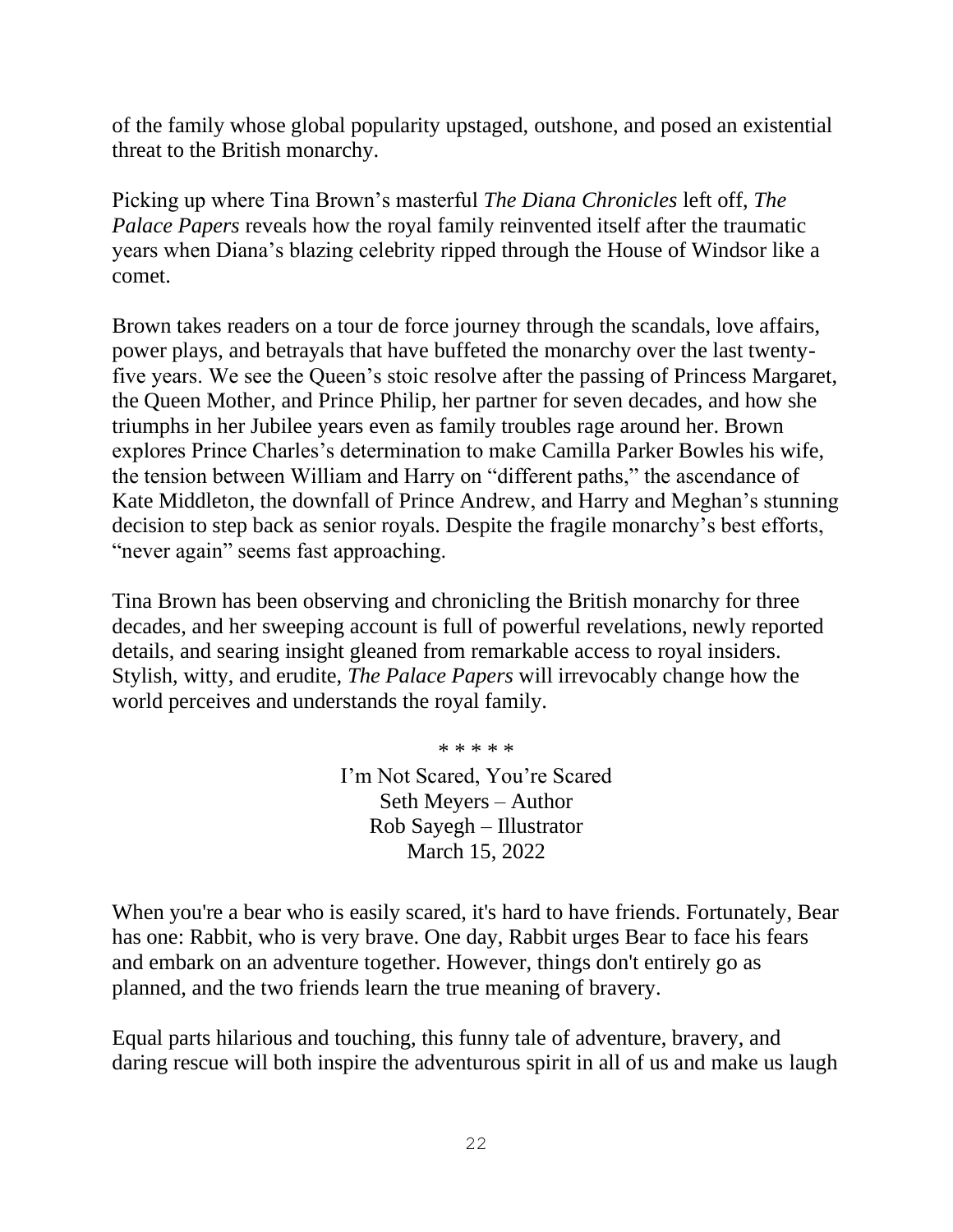along the way. With the unfailingly witty voice of one of America's favorite comedians, Seth Meyers's debut picture book is bound for hilarity history.

\* \* \* \* \*

### **Restaurants**

Bistro Lepic 1736 Wisconsin Ave NW Wash DC 20007 202-333-0111

Bev and Brady went with Debbie and I to Bistro Lepic for dinner on a weekday night.

There is seating on two floors, and I called ahead and requested a table on the first floor which was confirmed. Our table was at the very front of the restaurant to the left of the entry way next to an alcove which has a V-shaped window looking out on Wisconsin Avenue.

Our server was Julia, who is from Ukraine. The service was responsive and useful.

To begin our meal, Bev and Debbie had Salade d'endive au Roquefort – Endive and mache salad with apple,walnut & Roquefort. Brady ordered Escargots au Beurre D'ail-snails baked in garlic butter. I selected Tarte a' oignon – Onion tart with bacon, Gruyere, and baby green salad.

For main courses – Bev chose Foie de veau provencafe – Calf liver with capers, garlic, black olives & Jerez vinegar. Debbie ordered Truite meuniere amandine – Pan seared trout, roasted almond Spinach & pomme puree. Brady selected Medaillons de boeuf poeles – Seared beef medallions Creamy Polenta & mushroom jus. I chose a long-time favorite Confit de canard – Duck leg confit served with French fries.

For desserts Debbie, Bev and Brady chose Profiteroles. Bev and Brady selected vanilla ice cream filling and Debbie chose Hazelnut ice-cream. I selected Tarte chaude au chocolat – warm chocolate tart.

The portions of the various dishes were hardy.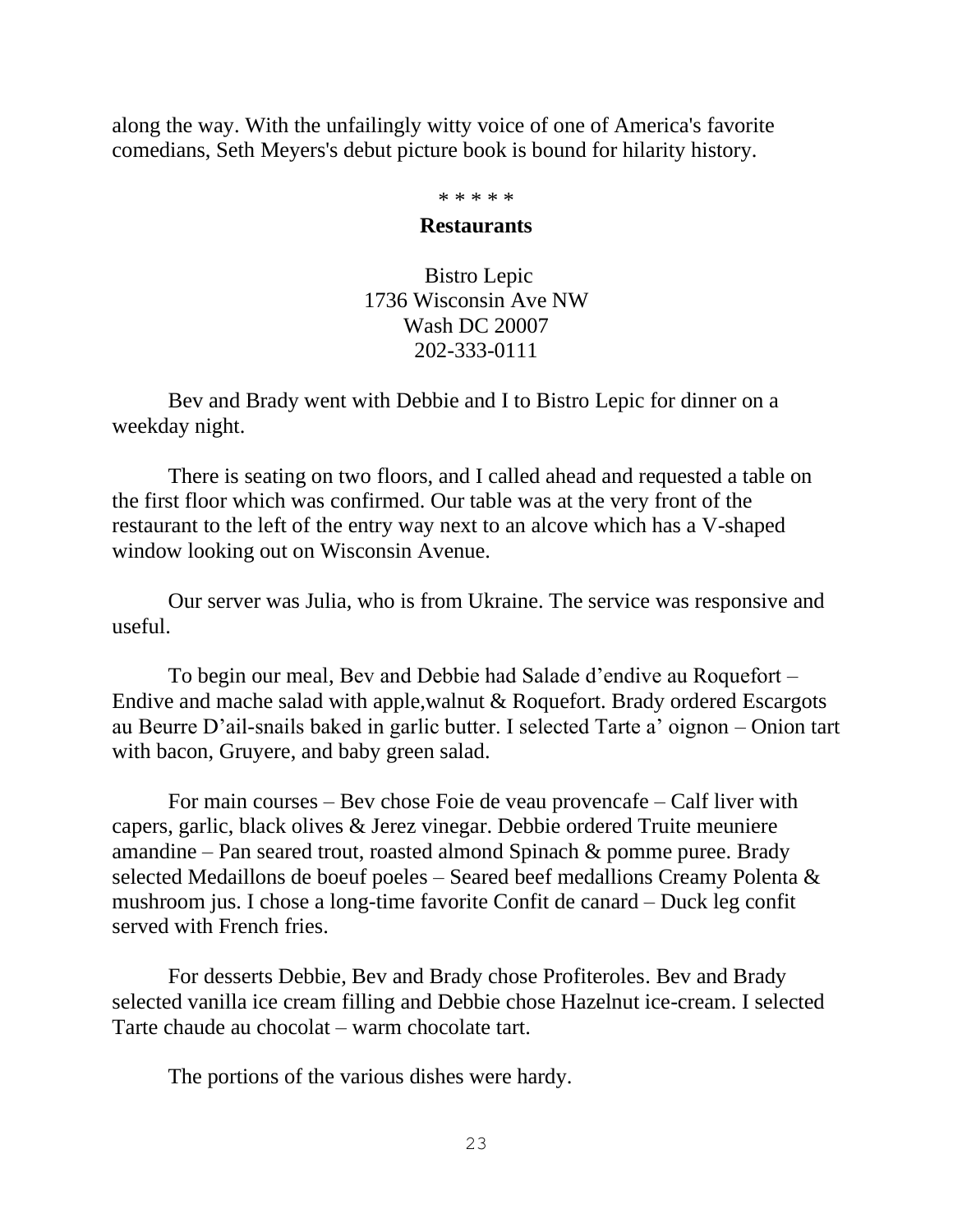The restaurant seats 79 people on the two floors. It is unclear whether that number includes the 12 folks who can be seated in an outside seating area that is covered, part of the street and blocked off from traffic.

The restrooms are on the second floor, so I did not check them out.

The restaurant opened 27 years ago and is going strong.

L'Ardente 200 Mass Ave NW Washington DC 20001 202-448-0450

Michael and Sherry took Debbie and me to dinner at L'Ardente in celebration of my birthday.

The diners, the night we were there were a mix of people of every age and race and combinations thereof.

Because each of us or most of us shared every dish, the following is a list of all the dishes ordered, regardless of who ordered it.

Cavolfiori – Fried Cauliflower, Chili-Garlic Aioli

Margherita Pizza – Pomodoro, Fresh Mozzarella, Basil, Sicilian Oregano

Insalata Cesare – Little Gem Lettuce, Preserved Lemon, Anchovy dressing, Mint **Breadcrumbs** 

Barbabietole – Beet "Crudo", Cacao Nibs, Yuzu Dressing

Lasagna – 40 Layers/Short Rib Sugo/Truffle Mornay/Sottocenere Cheese

Whole Grilled Branzino/Fennel/Tomato/Olives/Salmoriglio Sauce

WW decided to have the four of us to rate a number of the dishes  $1<sup>st</sup>, 2<sup>nd</sup>, 3<sup>rd</sup>,$  $4<sup>th</sup>$ , and  $5<sup>th</sup>$  in order of our preference.

|         |  | Mike M Debbie Sherry Mike B |  |
|---------|--|-----------------------------|--|
| Lasagna |  |                             |  |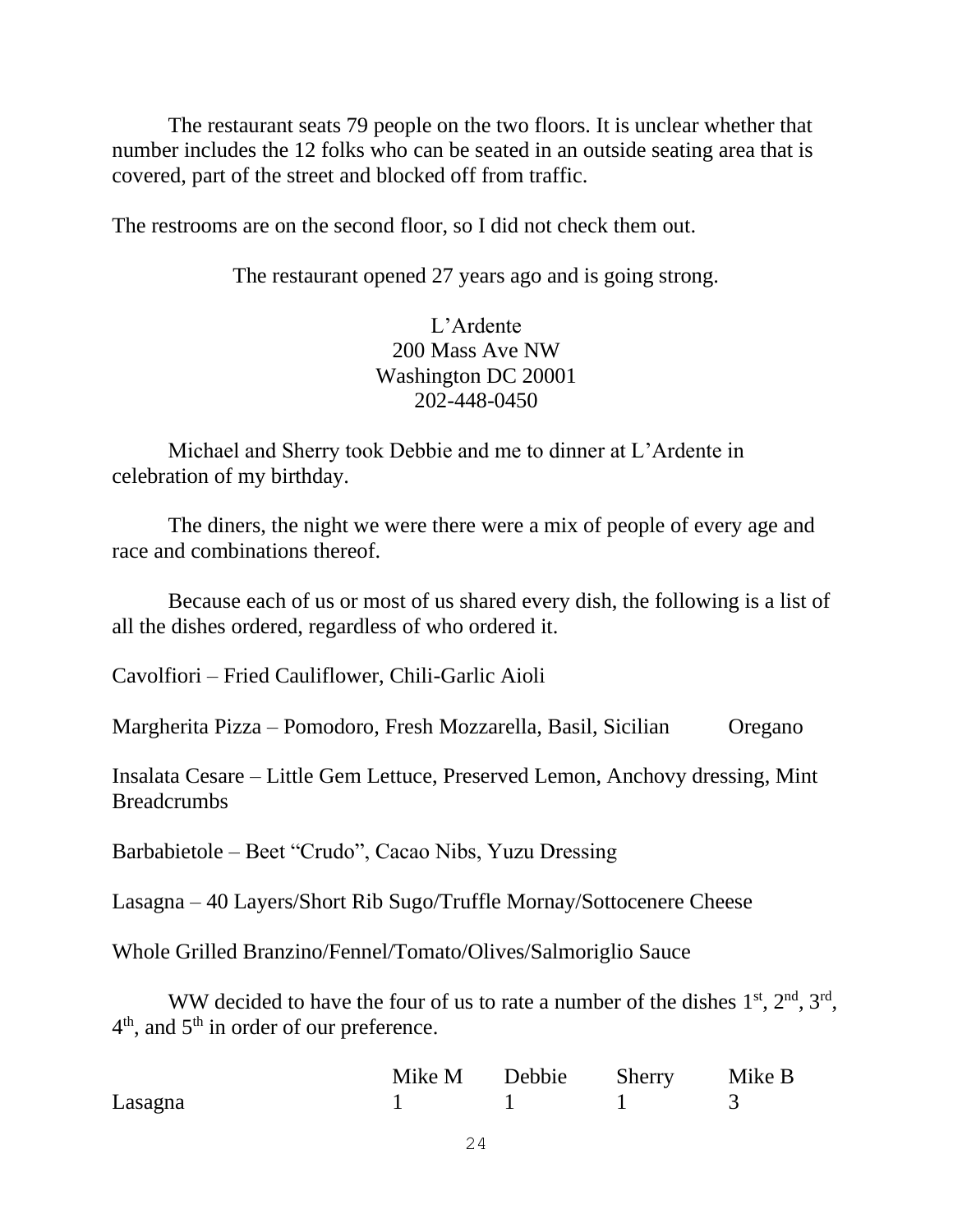| Whole grilled branzino |  |  |
|------------------------|--|--|
| Insalata Cesare        |  |  |
| Fried cauliflower      |  |  |
| Pizza                  |  |  |

As a surprise birthday cake, we were served a Tiramisu Flambe – which is served as an upside down half globe of Valrhona chocolate with espresso-soaked lady finger and Marscapone inside. Rum is then poured over the sphere which is set on fire. If included in the list above, it would likely to number 1 on everyone's list.

Before the Tiramisu was delivered, I had already ordered another dessert - Bread Pudding – Panettone, Hazelnut Almonds, Custard, Cinnamon Chocolate Sauce. I managed to consume a fair amount as did a few of the others.

The restaurant's Cocktails list includes two that can be prepared without alcohol.

Our server was William who was assisted with the delivery of each dish by a number of hustling assistants.

The restaurant seats up to 170 people and on some nights has three seatings, raising the total number served to over 500 people.

The restaurant is loud, but we could hear each other.

There is a sign above the entryway to the hall, just off the dining room that leads to the restrooms, it says "Don't Do Coke in Bathrooms".

There are four, easily accessible, gender neutral, restrooms.

Three of the restrooms are identical. There is a square-shaped but relatively low, white ceramic commode with toilet paper in a device inserted into the wall.

There is a single white ceramic washbasin with gold fixtures and a wall hanging mirror. There is a small, gold waste container in the corner.

The walls are covered with light blue ceramic tiles and the floor is covered with large dark square floor tiles.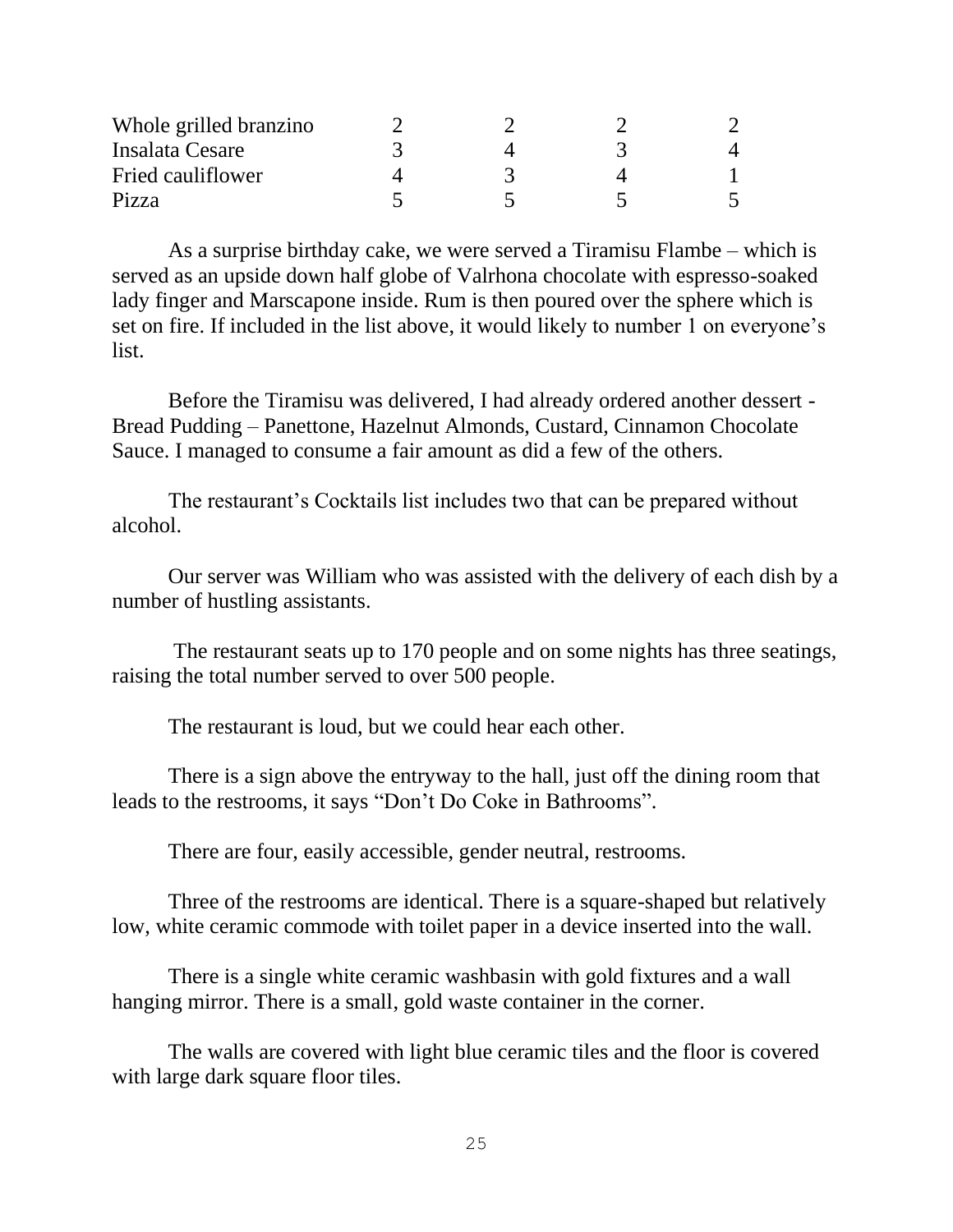The fourth restroom has some additional items to make it handicapped accessible and useful for taking care of babies including a changing table that drops down from its wall-hanging position.

There are also, waist high and wall high, gold bars around the commode and along the wall to a full-length mirror.

The restaurant is not open for lunch…it opens for dinner at 5 p.m., 7 days a week.

The host greeting area, at the main entrance to the restaurant, is several steps above the dining room floor. There is a small lift to allow wheelchair users to access the dining room.

The restaurant opened October 5, 2021.

Eric Eben, the owner, and David Deshales, the Chef of L'Ardente, also own and operate the Unconventional Diner and Central with Chef Chris Edwards.

Some odds and ends about dining at L'Ardente. There is a 20% service charge (tip) automatically added to all guest checks of 8 people or less with a 2 hour table time limit. The service charge is 25% for parties of 9 or more and a 3 hour table time limit. Notably, the 4 of us were at our table for more than two hours and no one suggested we had to move on.

\* \* \* \* \*

SHOTO 1100 15th St. NW Midtown Center Washington DC 20005 202-796-0011

Debbie and I went there with Amy and Peter at Amy's suggestion on a Tuesday night.

The restaurant opened February 11 of this year and is in the same building – the old Washington Post Building – as Dauphines (WW #196, 12/11/21). SHOTO is on the other side of the building. The entrance to SHOTO is on L street.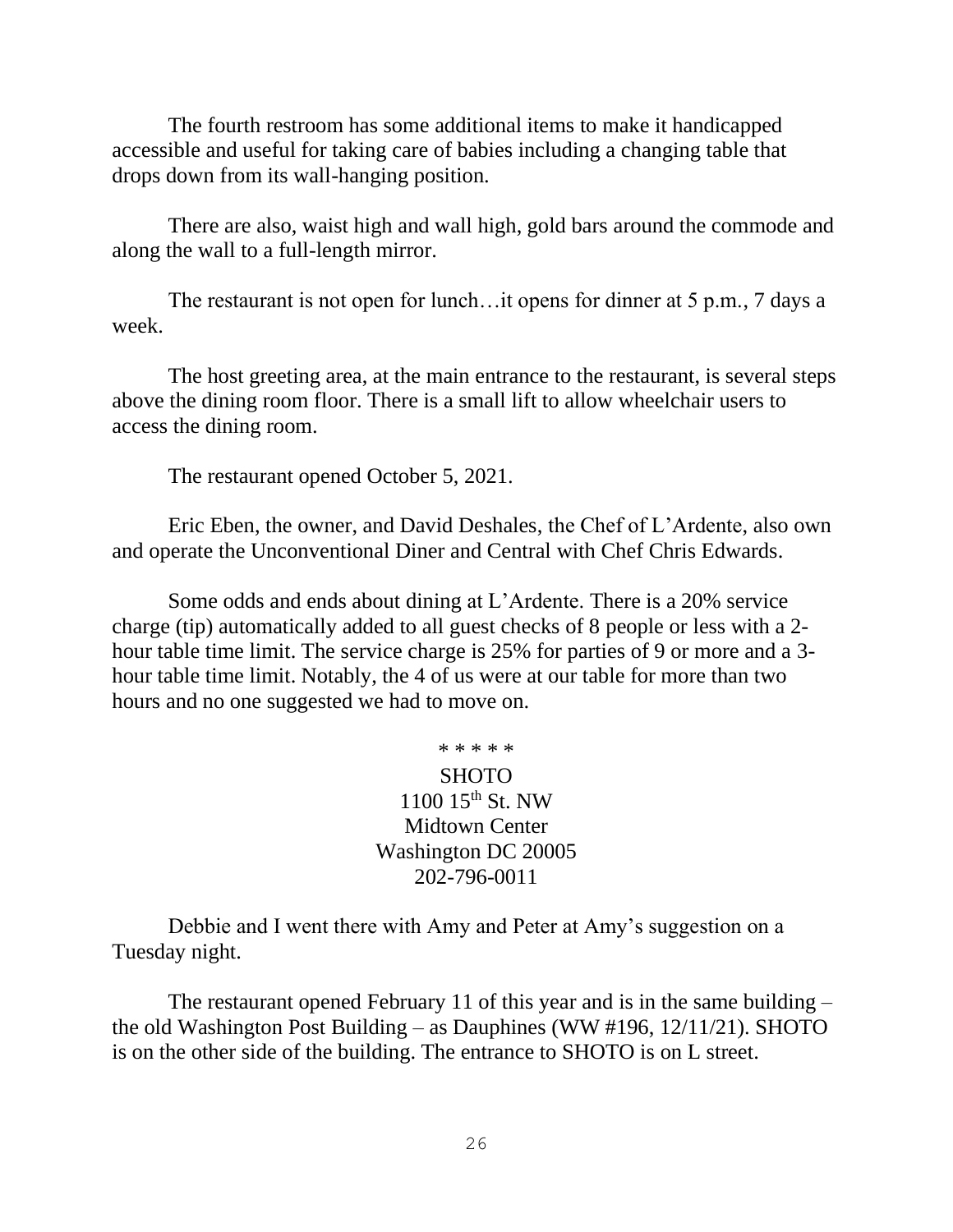SHOTO includes a restaurant, bar, lounge, terrace, and private dining area. It showcases the unique flavors of modern Japanese-influenced cuisine.

We had a table for four in the front window to the right of the entryway. Debbie and Amy were on a couch for two at one side of the table looking into the restaurant and Peter and I were in heavy chairs at the other side of the table looking out to the street. There is a designed wall that separates the dining area from the entry.

It is quite loud in the main room.

Dishes are prepared in three separate areas of the restaurant, a principal kitchen, a sushi bar, and the island robata grill.

There are 70 items on the menu and if you don't want to spend your evening making selections off the a la carte menu there are two opportunities to have the executive chef make those choices for you.

There is what is described as the "Signature Selection" at \$115/person and the "Premium Selection" at \$195/person. Everyone, in your party must choose the same form of ordering. So, if everyone chooses Premium everyone will have access to the same dishes the chef selects. We ordered the Premium menu. Our check for the evening, including the gratuity was \$990.

Our server, Su, was very patient and helpful in describing the various dishes including dealing with the fact that I cannot eat raw fish or meat.

Here is the list of foods that were selected for us which were delivered whenever they were ready.

Age watarigani fried – softshell crab with yuzu koshu mayo;

Wagyu beef – grilled A5 wagyu with chilli miso, mayo yuzu kosho and chives;

Kureson to kyyuri no salad – watercress salad with wasabi cucumber dressing and avocado;

Yakitori-negima yaki – chicken with scallion and Yakatori glaze;

Hotate no ume shiso yaki – grilled scallops with shiso and plum butter;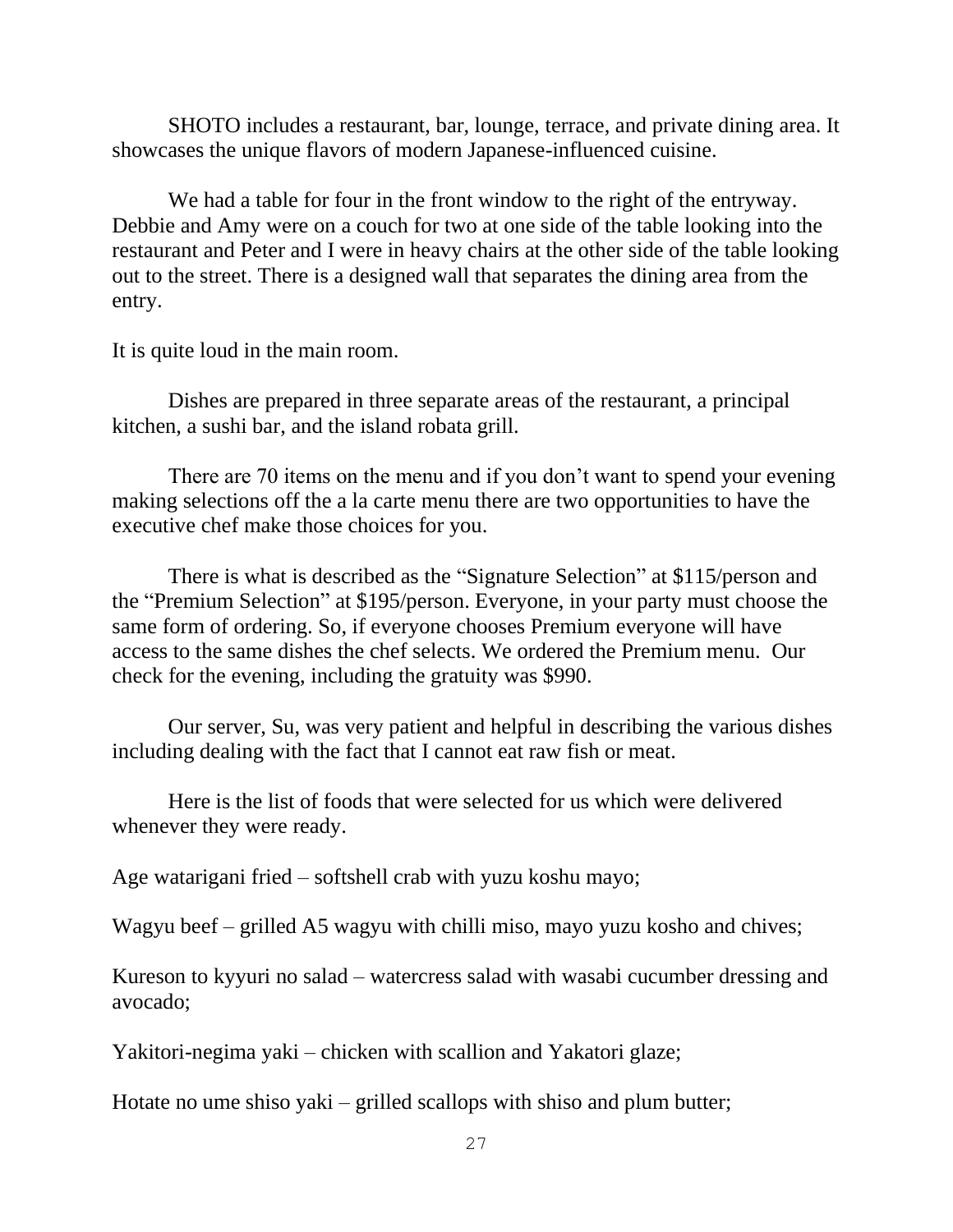Gin-dara no saikyo miso yaki – black cod marinated in saikyo miso wrapped in hoba leaf with wasabi sauce;

Ebi no tempura – rock shrimp tempura with lime salt and chilli;

Lobster no tempura – lobster 1.5 lb with yuzu mayo and ponzu;

Suzuki no miso yaki – grilled Chilean seabass with spicy jalapeno and cress;

Yaki toumoro koshi – sweetcorn with shiso butter and shichimi pepper;

Shitake to wafu bata – shiitake mushroom with wafu butter;

Hamachi – yellowtail;

Negi toro maki – fatty tuna roll and finely diced scallions.

When the sushi and sashimi were served, I was brought a cooked option.

A dessert was delivered for the table – a large bowl full of various fruits, several sorbets, ice creams and SHOTO Chocolate in a package.

The restaurant seats up to 150 people at a time. There are often 2 seatings a night and as many as 3 seatings on weekends.

------------

If you take anything home with you, included in your packaging is a card that says the following

To avoid food poisoning, please:

- \* Ensure that this food is refrigerated within a maximum of 2 hours
- \* Consume raw food within 2 hours;
- \* Reheat the food to piping hot before consuming;
- \* Food should be consumed within 24 hours;
- \* Discard food after 48 hours.

SHOTO Washington DC is not responsible for any food consumed off premises.